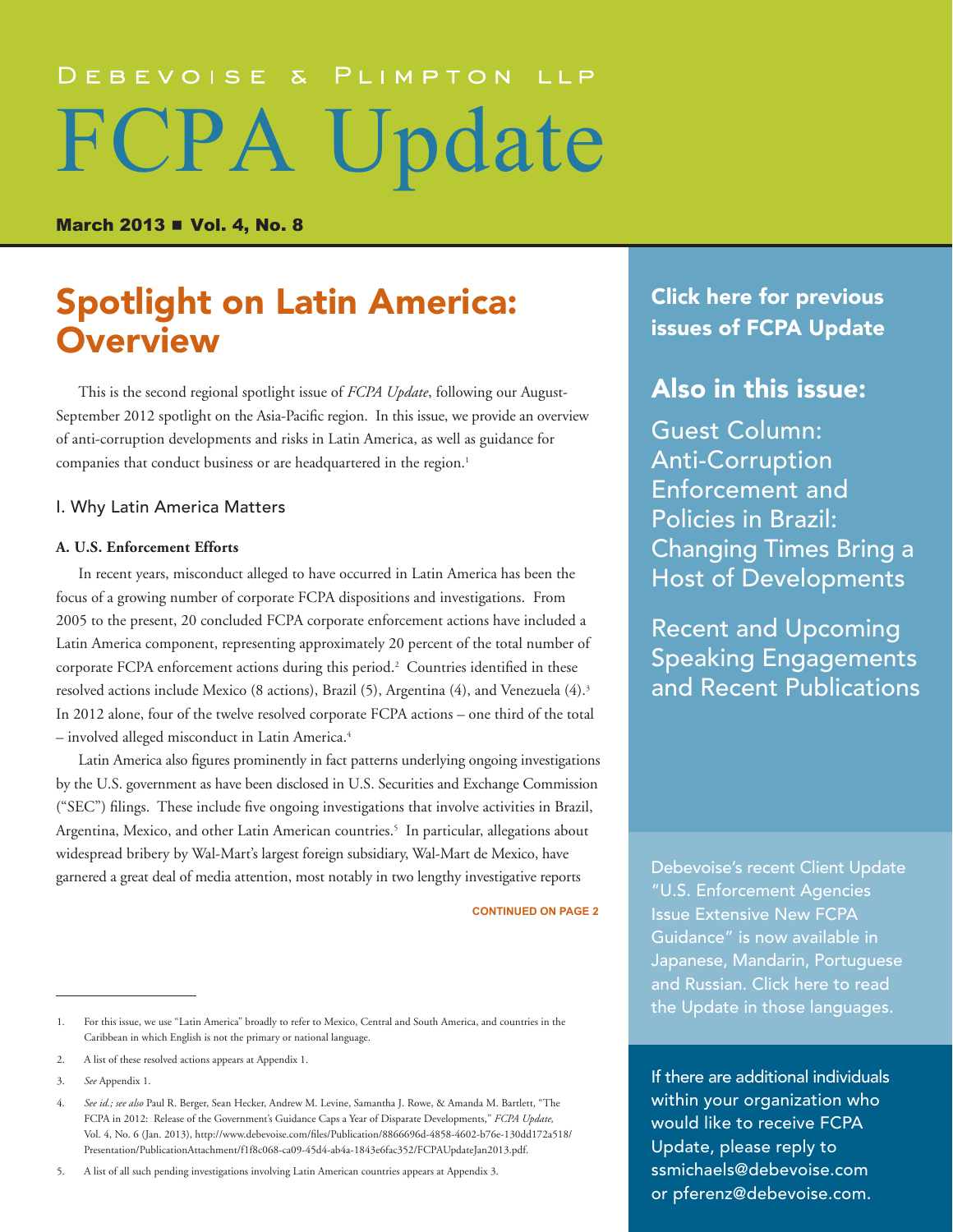in *The New York Times* published in April and December of 2012.6 In addition to Mexico, Wal-Mart has disclosed ongoing inquiries or investigations involving its operations in several other countries, including Brazil.7 Also of note: Brazilian aviation giant Embraer – which is listed on the New York Stock Exchange and therefore qualifies as an issuer subject both to the FCPA's anti-bribery prohibitions and its accounting provisions – is continuing an internal investigation into possible FCPA violations, and is cooperating with the U.S. Department of Justice ("DOJ") and SEC.<sup>8</sup> Embraer has not disclosed the geographic scope of its investigation.

In addition, allegations of misconduct in the region have been at the core of a number of criminal prosecutions and civil enforcement actions against individuals in recent years, including actions against 48 individuals initiated since 2005.9 These include resolved actions, such as guilty pleas by John W. Warwick and Charles Jumet of Ports Engineering Consultants Corporation for paying bribes to Panamanian officials, and jury convictions of several individuals who committed FCPA violations in Haiti, all of whom received prison sentences.10 The list of individual prosecutions related to Latin America also includes some charges that have been dismissed, namely the dismissal of the indictments of John O'Shea, formerly of ABB, and Keith Lindsey and Steve Lee of Lindsey Manufacturing, who had been charged for allegedly paying bribes to Mexico's state-owned electric utility, the Comisión Federal de Electridad.<sup>11</sup>

### **B. Business Environment**

It is not surprising that Latin American countries have been featured in a significant number of FCPA prosecutions. Countries in the region have become increasingly important economic players on the global stage, while corruption remains prevalent in some countries.

Although current forecasts for economic growth in the region are not as promising as in recent years, most Latin American countries managed to avoid the worst effects of the international economic crisis.12 Brazil has the largest economy in Latin America, the

**CONTINUED ON PAGE 3**

## FCPA Update

FCPA Update is a publication of Debevoise & Plimpton LLP

919 Third Avenue New York, New York 10022 +1 212 909 6000 www.debevoise.com

Washington, D.C.

Moscow +7 495 956 3858

London +44 20 7786 9000 Paris

+1 202 383 8000

Hong Kong +852 2160 9800

Shanghai +86 21 5047 1800

Frankfurt +49 69 2097 5000

+33 1 40 73 12 12

Paul R. Berger Co-Editor-in-Chief +1 202 383 8090 prberger@debevoise.com

Sean Hecker Co-Editor-in-Chief +1 212 909 6052 shecker@debevoise.com

Steven S. Michaels Executive Editor +1 212 909 7265 ssmichaels@debevoise.com

Erin W. Sheehy Co-Managing Editor +1 202 383 8035 ewsheehy@debevoise.com

Amanda M. Bartlett Deputy Managing Editor +1 212 909 6950 ambartlett@debevoise.com

James H. Graham Assistant Editor +1 212 909 6526 jhgraham@debevoise.com Bruce E. Yannett Co-Editor-in-Chief +1 212 909 6495 beyannett@debevoise.com

Andrew M. Levine Co-Editor-in-Chief +1 212 909 6069 amlevine@debevoise.com

Erich O. Grosz Co-Managing Editor +1 212 909 6808 eogrosz@debevoise.com

Noelle Duarte Grohmann Deputy Managing Editor +1 212 909 6551 ndgrohmann@debevoise.com

Samantha J. Rowe Assistant Editor +1 212 909 6661 sjrowe@debevoise.com

Michael T. Leigh Assistant Editor +1 212 909 6684 mtleigh@debevoise.com

Please address inquiries regarding topics covered in this publication to the editors.

All content © 2013 Debevoise & Plimpton LLP. All rights reserved. The articles appearing in this publication provide summary information only and are not intended as legal advice. Readers should seek specific legal advice before taking any action with respect to the matters discussed herein. Any discussion of U.S. Federal tax law contained in these articles was not intended or written to be used, and it cannot be used by any taxpayer, for the purpose of avoiding penalties that may be imposed on the taxpayer under U.S. Federal tax law.

Please note: The URLs in *FCPA Update* are provided with hyperlinks so as to enable readers to gain easy access to cited materials.

<sup>6.</sup> David Barstow, "Vast Mexico Bribery Case Hushed Up by Wal-Mart After Top-Level Struggle," *The New York Times* (Apr. 21, 2012), <http://www.nytimes.com/2012/04/22/business/at-wal-mart-in-mexico-a-bribe-inquiry-silenced.html>; David Barstow & Alejandra Xanic von Bertrab, "The Bribery Aisle: How Wal-Mart Got Its Way in Mexico," *The New York Times* (Dec. 17, 2012), [http://www.nytimes.com/2012/12/18/business/walmart-bribes-teotihuacan.html.](http://www.nytimes.com/2012/12/18/business/walmart-bribes-teotihuacan.html)

<sup>7.</sup> Wal-Mart Stores, Inc., Quarterly Report (Form 10-Q) at 14 (Dec. 4, 2012).

<sup>8.</sup> Embraer S.A., Report of Foreign Issuer (Form 6-K) at 9 (Oct. 24, 2012).

<sup>9.</sup> A list of these resolved and pending actions against individuals appears at Appendix 2.

<sup>10.</sup> *See* Appendix 2; *see also* Richard L. Cassin, "A Survey Of FCPA Sentences," *FCPA Blog* (Feb. 28, 2012), [http://www.](http://www.fcpablog.com/blog/2012/2/28/a-survey-of-fcpa-sentences.html) [fcpablog.com/blog/2012/2/28/a-survey-of-fcpa-sentences.html;](http://www.fcpablog.com/blog/2012/2/28/a-survey-of-fcpa-sentences.html) Bruce E. Yannett, Sean Hecker, & David M. Fuhr, "Esquenazi Sentence of 15 Years in Prison More than Doubles Previous FCPA Record," *FCPA Update,* Vol. 3, No. 4 (Nov. 2011), [http://www.debevoise.com/files/Publication/0f4c1703-b083-4622-ac28-27f36e5f10dc/Presentation/](http://www.debevoise.com/files/Publication/0f4c1703-b083-4622-ac28-27f36e5f10dc/Presentation/PublicationAttachment/41b5e776-9403-4311-a47a-8fae3badb6f3/FCPAUpdateNovember2011.pdf) [PublicationAttachment/41b5e776-9403-4311-a47a-8fae3badb6f3/FCPAUpdateNovember2011.pdf.](http://www.debevoise.com/files/Publication/0f4c1703-b083-4622-ac28-27f36e5f10dc/Presentation/PublicationAttachment/41b5e776-9403-4311-a47a-8fae3badb6f3/FCPAUpdateNovember2011.pdf)

<sup>11.</sup> *See* Paul R. Berger, Bruce E. Yannett, Sean Hecker, & David M. Fuhr, "DOJ Terminates Proceedings in O'Shea and the SHOT Show Cases," *FCPA Update,* Vol. 3, No. 7 (Feb. 2012), [http://www.debevoise.com/files/Publication/](http://www.debevoise.com/files/Publication/f1606dac-62eb-4299-9bfa-5de993090940/Presentation/PublicationAttachment/db0149b4-0ec7-4633-87b6-69b728577aa1/FCPA_Update_Feb_2012.pdf) [f1606dac-62eb-4299-9bfa-5de993090940/Presentation/PublicationAttachment/db0149b4-0ec7-4633-87b6-](http://www.debevoise.com/files/Publication/f1606dac-62eb-4299-9bfa-5de993090940/Presentation/PublicationAttachment/db0149b4-0ec7-4633-87b6-69b728577aa1/FCPA_Update_Feb_2012.pdf) [69b728577aa1/FCPA\\_Update\\_Feb\\_2012.pdf](http://www.debevoise.com/files/Publication/f1606dac-62eb-4299-9bfa-5de993090940/Presentation/PublicationAttachment/db0149b4-0ec7-4633-87b6-69b728577aa1/FCPA_Update_Feb_2012.pdf).

<sup>12.</sup> *See* Jonathan Watts, Jonathan Franklin & Sibylla Brodizinsky, "Latin America's Booming Economies Face Tough Test," *The Guardian* (Aug. 15, 2012),<http://www.guardian.co.uk/business/2012/aug/15/brazil-latin-america-economic-growth>.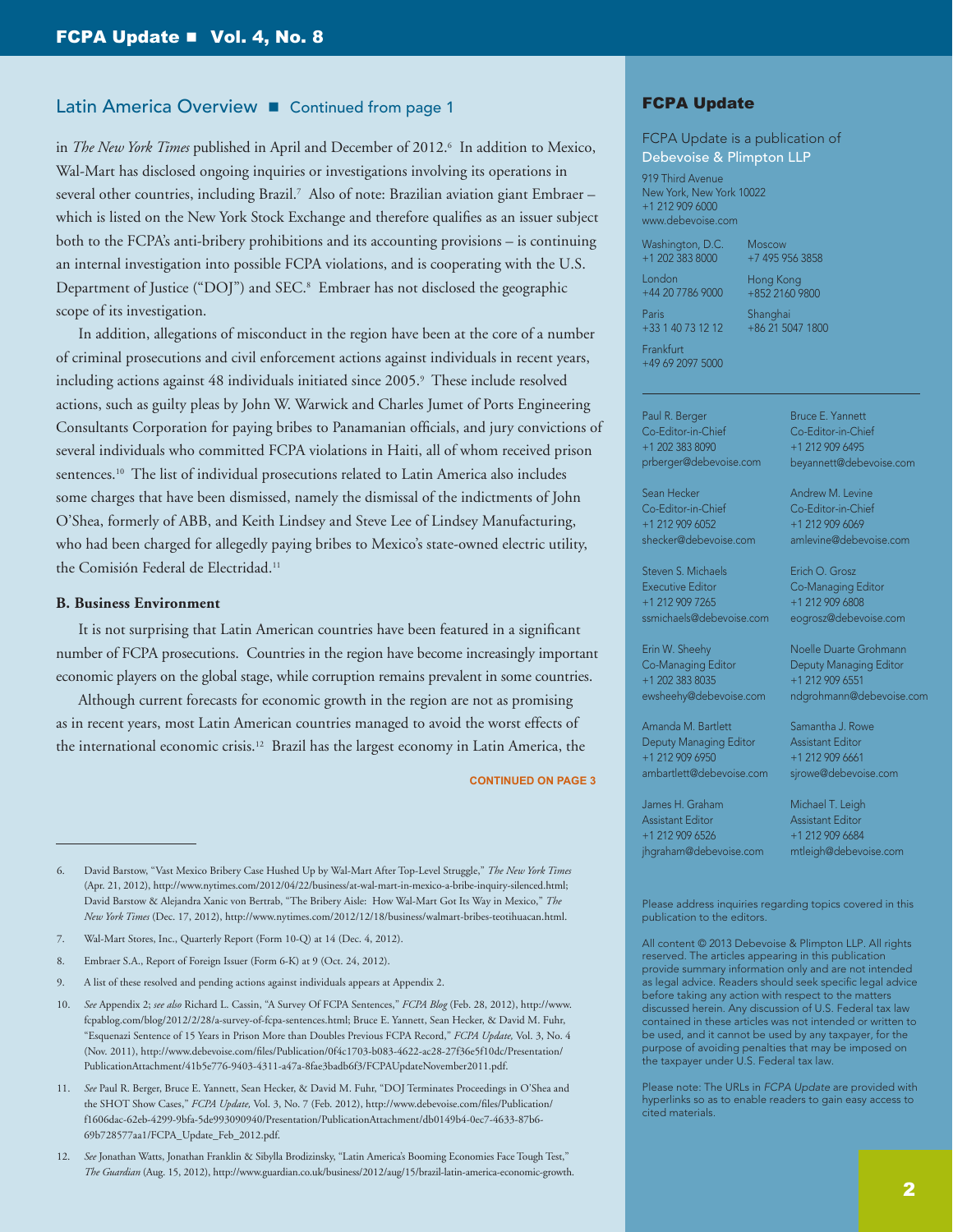second-largest in the Americas overall, and the seventh-largest in the world. (It briefly overtook the United Kingdom for sixth place in 2011 and is expected to do so again in 2014.)<sup>13</sup> Mexico's economy, which holds the number two spot in Latin America, grew at 3.9% in 2012,<sup>14</sup> and some expect it to overtake Brazil within a decade.15 As costs rise in China, Mexico is becoming an increasingly important global manufacturing hub, currently exporting more manufactured goods than all other Latin American countries combined.16 Mexico has signed more free trade agreements than any other country in the world – four times more than Brazil and twice as many as China.17

Alongside this economic growth is the continued prevalence of corruption – or at least the perception of it – in a number of Latin American countries. Transparency International's Corruption Perceptions Index ("CPI") assigns scores ranging from 0 to 100, with higher-risk countries receiving lower scores and lower-risk countries receiving high scores. A sample of Latin American country CPI scores and rankings for 2012 appears in Table 2 below, listed from lowest to highest perceived risk of corruption.

Table 2: Transparency International Corruption Perceptions Index 2012: Rankings for Selected Latin American Countries

| Country            | Score | Worldwide<br>Rank |
|--------------------|-------|-------------------|
| Chile              | 72    | 20                |
| Uruguay            | 72    | 20                |
| Costa Rica         | 54    | 48                |
| <b>Brazil</b>      | 43    | 69                |
| Peru               | 38    | 83                |
| Panama             | 38    | 83                |
| Colombia           | 36    | 94                |
| Argentina          | 35    | 102               |
| Mexico             | 34    | 105               |
| Bolivia            | 34    | 105               |
| Guatemala          | 33    | 113               |
| Ecuador            | 32    | 118               |
| Dominican Republic | 32    | 118               |
| Nicaragua          | 29    | 130               |
| Honduras           | 28    | 133               |
| Paraguay           | 25    | 150               |
| Haiti              | 19    | 165               |
| Venezuela          | 19    | 165               |

Another recent survey, the Americas Barometer poll conducted by Vanderbilt University, also indicates that the risk of corruption is high in a number of Latin American countries. Overall, approximately 20% of those surveyed in the region indicated that they have been asked to pay

a bribe by police officers or other public officials within the past year.<sup>18</sup> More than 40% of respondents in Haiti, Bolivia, and Ecuador said they had been asked to pay bribes over the past 12 months, compared to a low 6% in Chile (comparable to 5% in the United States).19 In Mexico and Brazil, the figures were 31% and 11%, respectively. 20

Corruption scandals in the region continue to make headlines. One of Brazil's latest corruption scandals became international news in November 2012, when President Dilma Rousseff announced that she had dismissed a number of officials alleged to have been involved in an influence-peddling ring. Federal police conducted raids in Brasília and São Paulo and arrested six people, including the Deputy Attorney General, Jose Weber de Holanda Alves. He and twelve others, including a former senator, are currently under investigation.<sup>21</sup>

# **C. Increasing Efforts to Fight Foreign Bribery**

While the U.S. government remains a driving force in penalizing companies for corrupt payments made outside its borders, it is not alone in pursuing anti-bribery enforcement in the region. Companies doing business in the region must also be mindful of the general anti-bribery statutes

- 13. *See* Philip Aldrick, "UK Reclaims Sixth Largest Economy Slot," *The Telegraph* (Dec. 26, 2012), [http://www.telegraph.co.uk/finance/economics/9764781/UK-reclaims-sixth-largest](http://www.telegraph.co.uk/finance/economics/9764781/UK-reclaims-sixth-largest-economy-slot.html)[economy-slot.html](http://www.telegraph.co.uk/finance/economics/9764781/UK-reclaims-sixth-largest-economy-slot.html).
- 14. *See* Juan Montes, "Mexico's Economy Posts Steady Growth in Fourth Quarter," *The Wall Street Journal* (Feb. 18, 2013), [http://online.wsj.com/article/SB100014241278873239494045](http://online.wsj.com/article/SB10001424127887323949404578312630094950830.html) [78312630094950830.html](http://online.wsj.com/article/SB10001424127887323949404578312630094950830.html).
- 15. *See* "Will Brazil Remain the Country of the future?" *The Economist* (Oct. 8, 2012),<http://www.economist.com/blogs/freeexchange/2012/10/growth>.
- 16. *See id.*

- 18. Andres Oppenheimer, "Latin America's corruption starts at top," *Miami Herald* (Feb. 9, 2013), [http://www.miamiherald.com/2013/02/09/3224326/latin-americas-corruption-starts.html.](http://www.miamiherald.com/2013/02/09/3224326/latin-americas-corruption-starts.html)
- 19. *Id.*
- 20. *Id.*

<sup>17.</sup> *See* Adam Thomson, "Mexico: China's Unlikely Challenger," *Financial Times* (Sept. 19, 2012), [http://www.ft.com/intl/cms/s/0/9f789abe-023a-11e2-b41f-00144feabdc0.html.](http://www.ft.com/intl/cms/s/0/9f789abe-023a-11e2-b41f-00144feabdc0.html)

<sup>21.</sup> Anthony Boadle, "New corruption scandal rocks Brazilian government," *Reuters* (Nov. 24, 2012), [http://www.reuters.com/article/2012/11/24/us-brazil-corruption](http://www.reuters.com/article/2012/11/24/us-brazil-corruption-idUSBRE8AN0BH20121124)[idUSBRE8AN0BH20121124.](http://www.reuters.com/article/2012/11/24/us-brazil-corruption-idUSBRE8AN0BH20121124)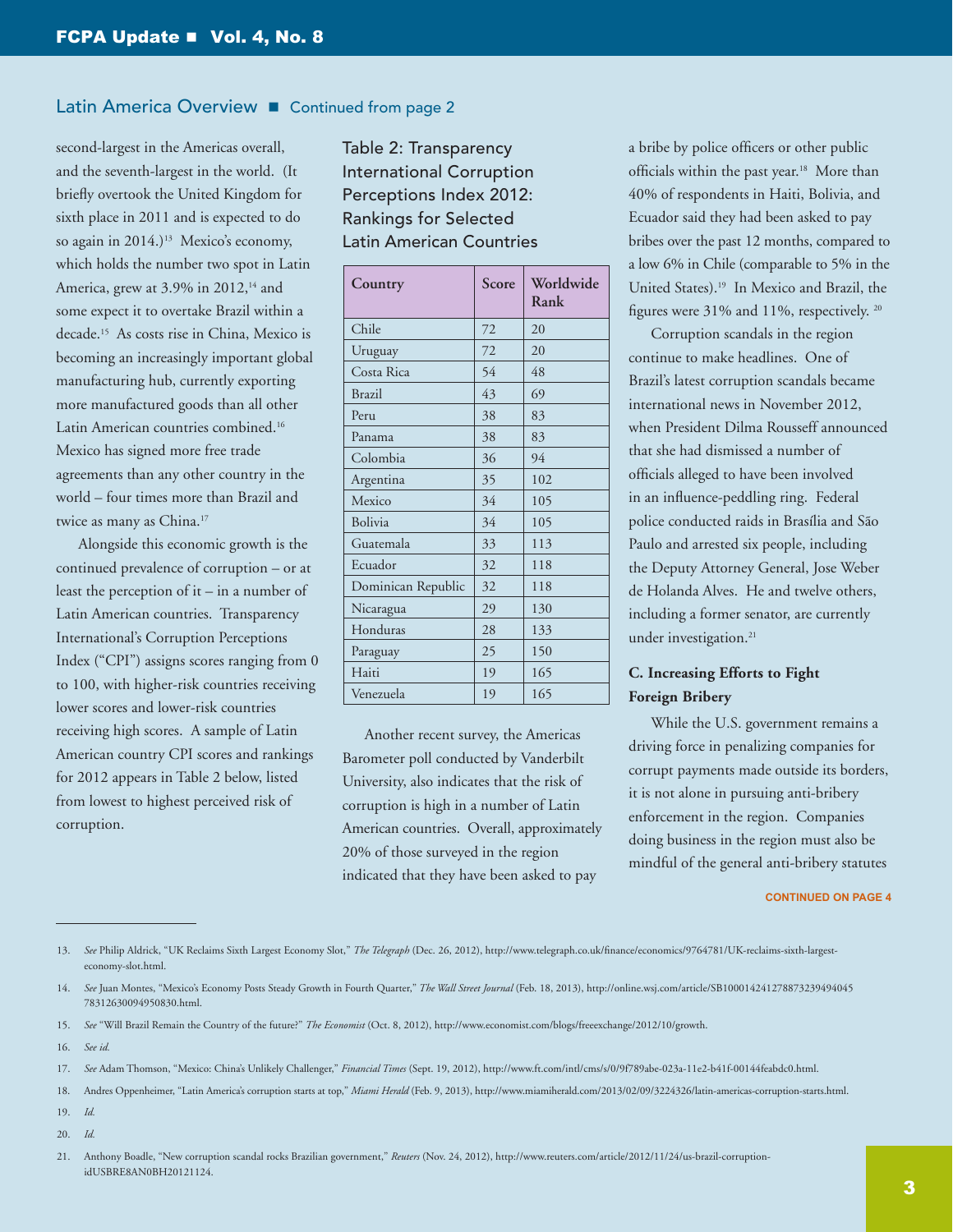on the books in each country in Latin America, as well as more recent legislation and enforcement initiatives to combat foreign bribery.

Last year, soon after *The New York Times's* story on Wal-Mart became global news, Mexico quickly moved to enact already-pending legislation to combat corruption in public procurement.<sup>22</sup> In 2009, Chile criminalized bribery of foreign public officials committed abroad either by Chilean citizens or foreign nationals who "habitually reside" in Chile, and also made it a crime for companies to bribe domestic or foreign public officials.23 As discussed elsewhere in this issue, Brazil is currently considering significant reforms to its anti-bribery law. On January 4, 2013, Peru passed Law 29,976, which gave legal status to a federal anti-corruption commission created in 2010, the *Comisión de Alto Nivel Anticorrupción,* for the purpose of coordinating actions and proposing policies aimed at preventing and combating corruption in Peru.<sup>24</sup>

These three countries (Mexico, Chile, and Brazil), plus Argentina and (as of January 2013) Colombia have ratified the OECD Convention Combating Bribery of Foreign Public Officials in International Business Transactions ("OECD Convention").<sup>25</sup> In addition, most Latin American members of the Organization of American States have signed the Inter-American Convention Against Corruption ("OAS Convention"), as noted in Appendix 4. Although deployment of enforcement resources in many Latin American countries, as documented by the OECD in its reviews of the law enforcement programs of signatory countries, can appear less than vigorous,<sup>26</sup> growing pressure from digitally-connected citizenries fed up with corrupt behavior will, in Latin America, as elsewhere, no doubt have increasing influence.

Beyond government law enforcement efforts, multilateral development banks have debarred a number of Latin American companies and individuals for engaging in fraudulent or corrupt conduct. The current list of firms and individuals ineligible to

participate in contracts financed by the Inter-American Development Bank ("IDB") includes several each from countries within the region, including Peru, Guatemala, Bolivia, Paraguay, Colombia, Mexico, Panama, and Nicaragua.<sup>27</sup> Sanctioned individuals and entities also face crossdebarment by other multilateral development banks pursuant to the Agreement for Mutual Enforcement of Debarment Decisions, under which the World Bank, the Asian Development Bank, the European Bank for Reconstruction and Development, and the IDB agreed to cross-debar companies and individuals found to have engaged in corruption, fraud, coercive practices or collusion.28 Accordingly, the other banks' lists of sanctioned entities also include some of those the IDB has declared ineligible to be awarded any IDB-financed contracts.29

### II. Compliance Concerns

Because Latin American countries differ substantially from one another

- 28. *See id.; see also* Sean Hecker, Noelle Duarte Grohmann, & Rebecca Jenkin, "Multilateral Development Banks to Cross-Bar in Effort to Combat Corruption," *FCPA Update,* Vol. 1, No. 10 (May 2010), [http://www.debevoise.com/files/Publication/6e353eaf-b866-4a2e-a749-48d81cf6dd09/Presentation/PublicationAttachment/d1c0f536-ffa7-4aaa-b3db-5a7a349f2d25/](http://www.debevoise.com/files/Publication/6e353eaf-b866-4a2e-a749-48d81cf6dd09/Presentation/PublicationAttachment/d1c0f536-ffa7-4aaa-b3db-5a7a349f2d25/FCPAUpdateMay2010.pdf) [FCPAUpdateMay2010.pdf](http://www.debevoise.com/files/Publication/6e353eaf-b866-4a2e-a749-48d81cf6dd09/Presentation/PublicationAttachment/d1c0f536-ffa7-4aaa-b3db-5a7a349f2d25/FCPAUpdateMay2010.pdf).
- 29. *See, e.g.*, The World Bank, "Listing of Ineligible Firms & Individuals: Fraud and Corruption," [http://web.worldbank.org/external/default/main?theSitePK=84266&contentMDK=64](http://web.worldbank.org/external/default/main%3FtheSitePK%3D84266%26contentMDK%3D64069844%26menuPK%3D116730%26pagePK%3D64148989%26piPK%3D64148984) [069844&menuPK=116730&pagePK=64148989&piPK=64148984](http://web.worldbank.org/external/default/main%3FtheSitePK%3D84266%26contentMDK%3D64069844%26menuPK%3D116730%26pagePK%3D64148989%26piPK%3D64148984) (last visited Feb. 26, 2013); Asian Development Bank Published Sanctions List – Cross Debarred Entities, [http://](http://lnadbg4.adb.org/oga0009p.nsf/sancCrossDebarred%3FOpenView%26count%3D999) [lnadbg4.adb.org/oga0009p.nsf/sancCrossDebarred?OpenView&count=999](http://lnadbg4.adb.org/oga0009p.nsf/sancCrossDebarred%3FOpenView%26count%3D999) (last visited Feb. 26, 2013); European Bank for Reconstruction and Development, "List of Ineligible Entities," <http://www.ebrd.com/pages/about/integrity/list.shtml> (last visited Feb. 26, 2013).

<sup>22.</sup> *See* Sean Hecker, Bruce E. Yannett, & María Luisa Romero, "Mexico Catches Up: A New Law Against Corruption in Government Procurement," *FCPA Update,* Vol. 3, No. 11 (June 2012), [http://www.debevoise.com/files/Publication/c97a52f6-8d35-425d-ac8a-a222d7f2c8af/Presentation/PublicationAttachment/06a0bdee-0a9b-46ca-8cc0-d6f9becfa517/](http://www.debevoise.com/files/Publication/c97a52f6-8d35-425d-ac8a-a222d7f2c8af/Presentation/PublicationAttachment/06a0bdee-0a9b-46ca-8cc0-d6f9becfa517/FCPA_Update_June_2012.pdf) [FCPA\\_Update\\_June\\_2012.pdf.](http://www.debevoise.com/files/Publication/c97a52f6-8d35-425d-ac8a-a222d7f2c8af/Presentation/PublicationAttachment/06a0bdee-0a9b-46ca-8cc0-d6f9becfa517/FCPA_Update_June_2012.pdf)

<sup>23.</sup> Criminal Code, Chapter 9bis, Section 251bis; Organic Court Code, Art. 6, No. 2; *see also* Transparency International, "Trends in Anti-Bribery Laws," No. 24 at 6 (Mar. 7, 2012), [www.](www.transparency.org/files/content/corruptionqas/24_Trends_in_Anti-Bribery_laws.pdf) [transparency.org/files/content/corruptionqas/24\\_Trends\\_in\\_Anti-Bribery\\_laws.pdf;](www.transparency.org/files/content/corruptionqas/24_Trends_in_Anti-Bribery_laws.pdf) Organizatoin of Economic Cooperation and Development, "Steps taken to implement and enforce the OECD Convention on Combating Bribery of Foreign Public Officials in International Business Transactions – Chile" (June 2011), [http://www.oecd.org/chile/42097764.pdf.](http://www.oecd.org/chile/42097764.pdf)

<sup>24.</sup> Law 29,976, Official Diary of Peru, No. 12315 (Jan. 4, 2013), <http://can.pcm.gob.pe/files/Normatividad/Ley29976.pdf>[Spanish]; *see also* "Peru Government Announces Creation of Anti-corruption Commission," *Peruvian Times* (Feb. 2, 2010),<http://www.peruviantimes.com/02/peru-government-announces-creation-of-anti-corruption-commission/4745>.

<sup>25.</sup> Organizatoin of Economic Cooperation and Development, "Anti-Bribery Convention: Status of Ratification" (Nov. 20, 2012), [http://www.oecd.org/daf/anti-bribery/](http://www.oecd.org/daf/anti-bribery/antibriberyconventionratification.pdf) [antibriberyconventionratification.pdf](http://www.oecd.org/daf/anti-bribery/antibriberyconventionratification.pdf); Organizatoin of Economic Cooperation and Development, "Colombia joins OECD Anti-Bribery Convention" (Nov. 12, 2012), [http://www.](http://www.oecd.org/daf/anti-bribery/colombiajoinsoecdanti-briberyconvention.htm) [oecd.org/daf/anti-bribery/colombiajoinsoecdanti-briberyconvention.htm](http://www.oecd.org/daf/anti-bribery/colombiajoinsoecdanti-briberyconvention.htm).

<sup>26.</sup> *See, e.g.,* OECD Working Group on Bribery, "Phase 3 Report on Implementing the OECD Anti-Bribery Convention in Mexico" (Oct. 14, 2011), [http://www.oecd.org/daf/anti](http://www.oecd.org/daf/anti-bribery/Mexicophase3reportEN.pdf)[bribery/Mexicophase3reportEN.pdf](http://www.oecd.org/daf/anti-bribery/Mexicophase3reportEN.pdf); OECD Working Group on Bribery, "Argentina: Phase 2 – Follow-up Report on the Implementation of the Phase 2 Recommendations" (Sept. 3, 2010), [http://www.oecd.org/daf/anti-bribery/anti-briberyconvention/46057339.pdf;](http://www.oecd.org/daf/anti-bribery/anti-briberyconvention/46057339.pdf) OECD Working Group on Bribery, "Brazil: Phase 2 – Follow-up Report on the Implementation of the Phase 2 Recommendations" (June 4, 2010), [http://www.oecd.org/daf/anti-bribery/anti-briberyconvention/45518279.pdf.](http://www.oecd.org/daf/anti-bribery/anti-briberyconvention/45518279.pdf)

<sup>27.</sup> Inter-American Development Bank, "Sanctioned Firms and Individuals," http://www.iadb.org/en/topics/transparency/integrity-at-the-idb-group/sanctioned-firms-and-individuals,1293.html (last visited February 26, 2013).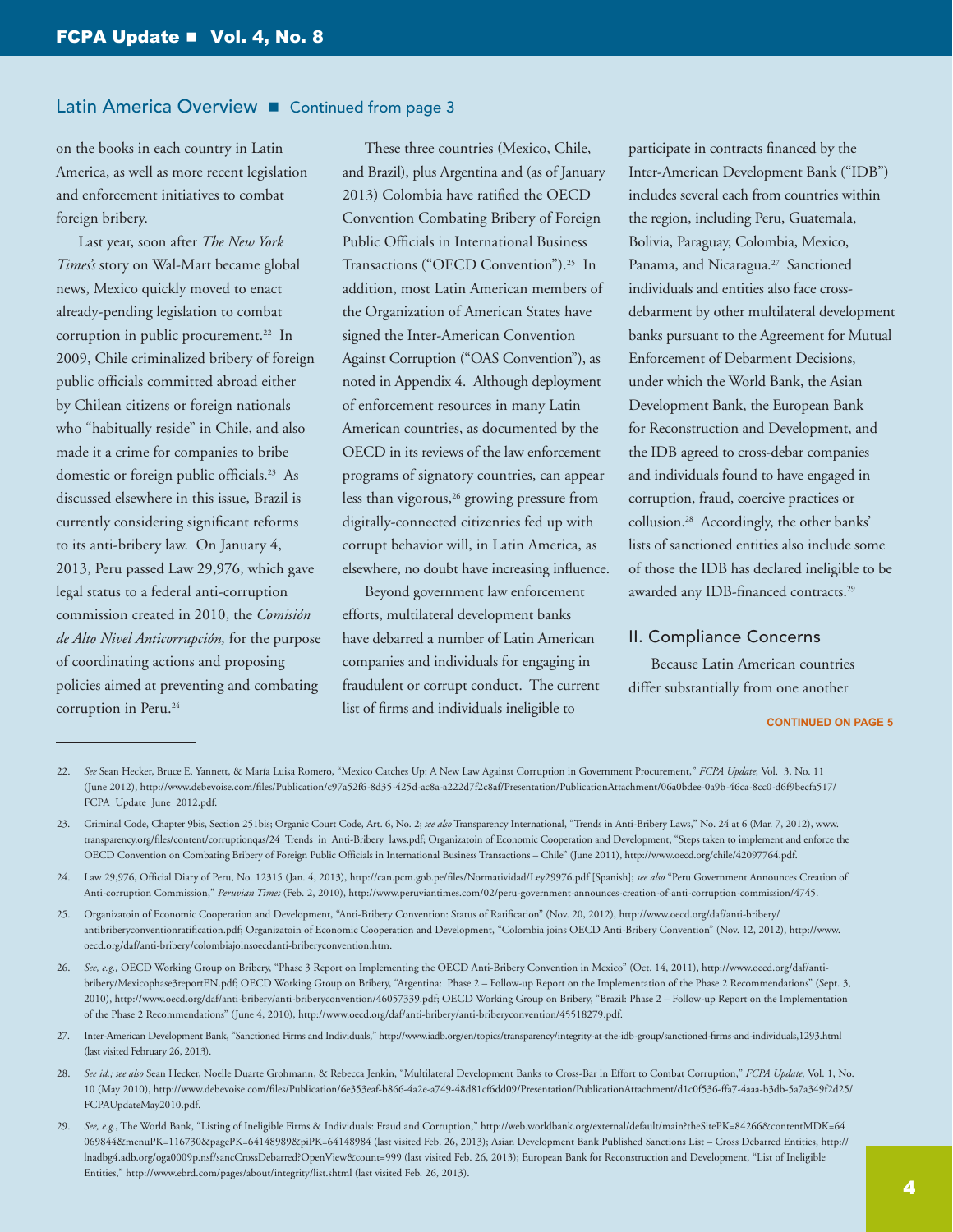in many ways, including resources, governance, culture, language, and the risk of corruption, there is no effective onesize-fits-all approach to anti-corruption compliance in the region. That said, companies doing business in Latin America

"Import-export, customs Latin America, where bureaucratic requirements for economic transactions generally impose significant hindrances to the free flow of capital."

should be aware of a number of recurring compliance concerns in the region that may lead to an increased risk of violating the FCPA or other applicable anti-bribery laws. Companies should also take steps to be informed about risks specific to the jurisdictions in which they operate or have sales. Outside advisers, including law firms and forensic auditors with firsthand experience in the region, can be helpful in evaluating risks, formulating effective

compliance programs, and conducting investigations.

**Business consultants and other thirdparty sales facilitators.** A key risk is the use of business consultants and other thirdparty facilitators, such as *gestores* in Mexico. *Gestores* featured prominently in the *New York Times* articles about Wal-Mart de Mexico, which reported that the company paid *gestores* tens of thousands of dollars per permit needed to open stores throughout the country.30 Distributors can also be used as a mechanism to pay bribes, as the SEC recently alleged in its enforcement action against Eli Lilly for bribes paid to Brazilian health officials.31

**Government ownership and oversight.** Another key risk is the degree of government ownership and oversight in certain sectors, particularly in natural resources. Energy giants Ecopetrol and Petrobras are majority-owned by the governments of Colombia and Brazil, respectively. Other state-owned energy companies in the region include Petroecuador (Ecuador), Pemex (Mexico), and PDVSA (Venezuela).

In several recent enforcement actions involving the pharmaceutical and medical device sectors, the DOJ and SEC have considered government-employed doctors and hospital employees in several Latin American jurisdictions to be foreign

officials, including Mexico (Orthofix),<sup>32</sup> Argentina (Biomet),<sup>33</sup> and Brazil (Biomet, Eli Lilly).34 Similarly, veterinarians also have been considered government officials, as in the SEC's enforcement action against Tyson Foods in 2011.35

**Customs and currency controls.**  Import-export, customs and currency controls are a recurring risk in Latin America, where bureaucratic requirements for economic transactions generally impose significant hindrances to the free flow of capital. Bribes to local officials for the purpose of evading these controls, or, even just to speed up the many approvals that can be required, are a frequent source of compliance cases and played prominently in the Nature's Sunshine "control person" liability case in 2009.36

**Successor liability.** Companies considering acquisitions in the region should be cognizant that they can be held liable for misconduct by the target, demonstrating the importance of adequate pre-acquisition due diligence. The risk of successor liability in connection with the acquisition of a company doing business in Latin America was illustrated by the Latin Node enforcement action in 2009. In June 2007, eLandia International acquired Latin Node, Inc., which was headquartered in Florida. It was only after the closing that eLandia discovered that its

<sup>30.</sup> Barstow, note 6, *supra*; Barstow & Xanic von Bertrab, note 6, *supra*.

<sup>31.</sup> SEC Press Rel. 2012-273, SEC Charges Eli Lilly and Company with FCPA Violations (Dec. 20, 2012), [http://www.sec.gov/news/press/2012/2012-273.htm.](http://www.sec.gov/news/press/2012/2012-273.htm) The SEC further alleged that Eli Lilly made improper payments to officials in Russia, China, and Poland.

<sup>32.</sup> *SEC v. Orthofix Int'l N.V.,* No. 4:12-CV-419, Complaint at ¶ 11 (E.D. Tex. July 10, 2012).

<sup>33.</sup> SEC Press Rel. 2012-50, SEC Charges Medical Device Company Biomet with Foreign Bribery (Mar. 26, 2012), [https://www.sec.gov/news/press/2012/2012-50.htm.](https://www.sec.gov/news/press/2012/2012-50.htm)

<sup>34.</sup> *Id.*; SEC Press Rel. 2012-273, SEC Charges Eli Lilly and Company with FCPA Violations (Dec. 20, 2012), [http://www.sec.gov/news/press/2012/2012-273.htm.](http://www.sec.gov/news/press/2012/2012-273.htm)

<sup>35.</sup> SEC Press Rel. 2011-42, SEC Charges Tyson Foods with FCPA Violations (Feb. 10, 2011), <http://www.sec.gov/news/press/2011/2011-42.htm>.

<sup>36.</sup> *See* SEC Litig. Rel. 21162, SEC Charges Nature's Sunshine Products, Inc. with Making Illegal Foreign Payments (July 31, 2009), [https://www.sec.gov/litigation/litreleases/2009/](https://www.sec.gov/litigation/litreleases/2009/lr21162.htm) [lr21162.htm.](https://www.sec.gov/litigation/litreleases/2009/lr21162.htm)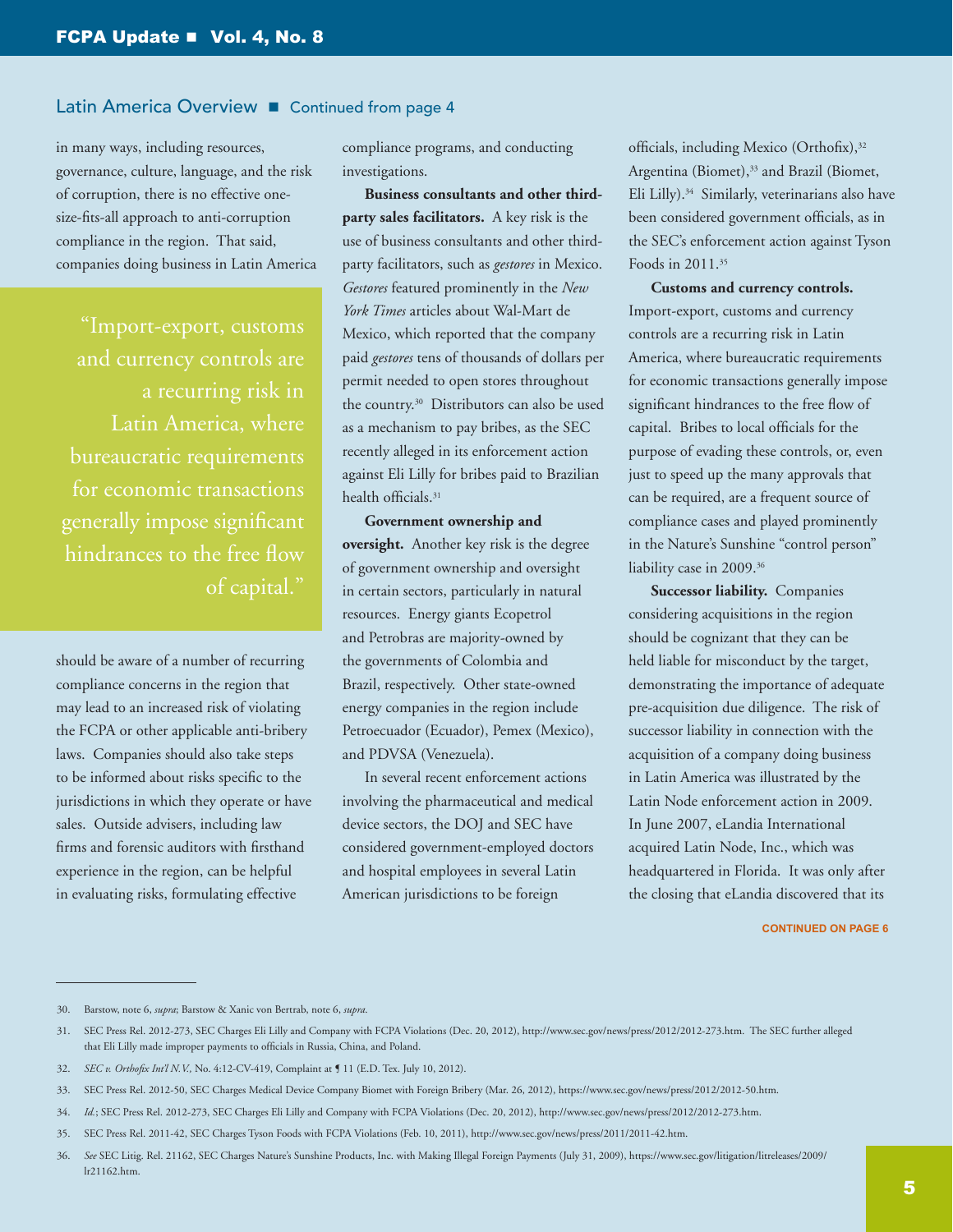new acquisition had for several years been making improper payments to government officials in Honduras (as well as Yemen). Even though all of the improper payments – approximately \$2.2 million in total – were made before the acquisition, eLandia still paid a criminal fine of \$2 million after selfreporting and cooperating with the DOJ.37 Furthermore, eLandia shut down Latin Node and wrote off its entire investment.<sup>38</sup>

**Infrastructure spending.** Large infrastructure projects have formed the basis for past FCPA enforcement actions, such as those against Siemens Venezuela in connection with mass transit projects in Valencia and Maracaibo.39 Brazil is currently under pressure to quickly complete large infrastructure improvements in preparation for the 2014 World Cup and the 2016 Summer Olympics, and is also spending more than \$500 billion for infrastructure investments as part of the *Programa de Aceleração do Crescimento,* or Growth Acceleration Program.<sup>40</sup> Companies bidding for a piece of this bounty should be alert to potential requests for improper payments.

**Language differences.** Although it may seem like obvious advice, it is essential for companies to translate anticorruption policies into the local language, and to conduct training that employees,

agents, and partners can understand. The failure to do so was highlighted in the SEC's complaint against Orthofix, which alleged that Orthofix's Mexican subsidiary, Promeca, had paid bribes to Mexican officials over a seven year period. The complaint noted: "Although Orthofix disseminated some code of ethics and antibribery training to Promeca, the materials were only in English, and it was unlikely that Promeca employees understood them as most Promeca employees spoke minimal English."41 Indeed, companies whose regional compliance personnel lack working knowledge of Spanish and Portuguese can face very significant obstacles to achieving compliance. The ideal compliance organization, in which compliance issues are escalated at an early stage, remains difficult to achieve if compliance and internal audit and corporate security personnel lack language skills and familiarity with local norms and customary practices.

**New trading relationships.** As trade between Latin American countries and highrisk jurisdictions increases – for example, China has been Brazil's largest trading partner for the past several years,<sup>42</sup> and lends more to Latin American countries than the World Bank and the IDB combined<sup>43</sup> – the risk increases that subsidiaries of U.S.-listed companies or U.S. domestic

concerns operating in Latin America will face heightened U.S. regulatory scrutiny. Still other companies that trade goods or services in U.S. dollars or that may, as part of trade with other regions, transit goods through (or employ service providers in) the United States, face an increased risk that trading relationships originating in Latin America could implicate the FCPA or other transnational anti-corruption regimes such as the U.K. Bribery Act.

The risk that Latin American personnel, long trained to appreciate the risks in their home countries, might fall prey to practices in their firms' operations outside Latin America is also an emerging threat. For example, if Latin American business entities covered by the FCPA are now entering into commercial transactions directly with Asian counterparties or are themselves projecting their businesses into other higher-risk jurisdictions, additional training and compliance checks may be necessary. Training on "local laws" might need to include the laws of Asian, Eastern European, and still other jurisdictions with which covered Latin American businesses are doing business.

## III. Best Practices

Companies with operations in highrisk jurisdictions in Latin America should consult several key sources of guidance in

#### **CONTINUED ON PAGE 7**

43. *See* Ralph Atkins, "Global Capital Flows Plunge 60%," *Financial Times* (Feb. 28, 2013), [http://www.ft.com/intl/cms/s/0/aee926b8-80f6-11e2-9908-00144feabdc0.html.](http://www.ft.com/intl/cms/s/0/aee926b8-80f6-11e2-9908-00144feabdc0.html)

<sup>37.</sup> *See United States v. Latin Node, Inc.*, No. 09-20239-CR, Government's Sentencing Memorandum (S.D. Fla. Apr. 3, 2009).

<sup>38.</sup> *See* eLandia International, Inc., Quarterly Report (Form 10-Q) at 21 (May 19, 2009); eLandia International, Inc., Quarterly Report (Form 10-Q/A) at 1, 11-13 (Sept. 5, 2008).

<sup>39.</sup> *See* DOJ Press Rel. 08-crm-1105, Siemens AG and Three Subsidiaries Plead Guilty to Foreign Corrupt Practices Act Violations and Agree to Pay \$450 Million in Combined Criminal Fines (Dec. 15, 2008), [http://www.justice.gov/opa/pr/2008/December/08-crm-1105.html.](http://www.justice.gov/opa/pr/2008/December/08-crm-1105.html)

<sup>40.</sup> *See* Ihssane Loudiyi, "Brazil Announces Phase Two of the Growth Acceleration Program," *World Bank Growth and Crisis Blog* (Mar. 30, 2010), [http://blogs.worldbank.org/growth/](http://blogs.worldbank.org/growth/brazil-announces-phase-two-growth-acceleration-program) [brazil-announces-phase-two-growth-acceleration-program](http://blogs.worldbank.org/growth/brazil-announces-phase-two-growth-acceleration-program).

<sup>41.</sup> *Orthofix*, note 32, *supra*.

<sup>42.</sup> *See* "Brazil Sets Trade Records, Due To Chinese Demand," *Associated Press* (Jan. 2, 2012), [http://www.npr.org/2012/01/02/144587105/brazil-sets-trade-records-due-to-chinese](http://www.npr.org/2012/01/02/144587105/brazil-sets-trade-records-due-to-chinese-demand)[demand;](http://www.npr.org/2012/01/02/144587105/brazil-sets-trade-records-due-to-chinese-demand) Malcolm Moore, "China Overtakes the US as Brazil's Largest Trading Partner," *The Telegraph* (May 9, 2009), [http://www.telegraph.co.uk/finance/economics/5296515/China](http://www.telegraph.co.uk/finance/economics/5296515/China-overtakes-the-US-as-Brazils-largest-trading-partner.html)[overtakes-the-US-as-Brazils-largest-trading-partner.html](http://www.telegraph.co.uk/finance/economics/5296515/China-overtakes-the-US-as-Brazils-largest-trading-partner.html).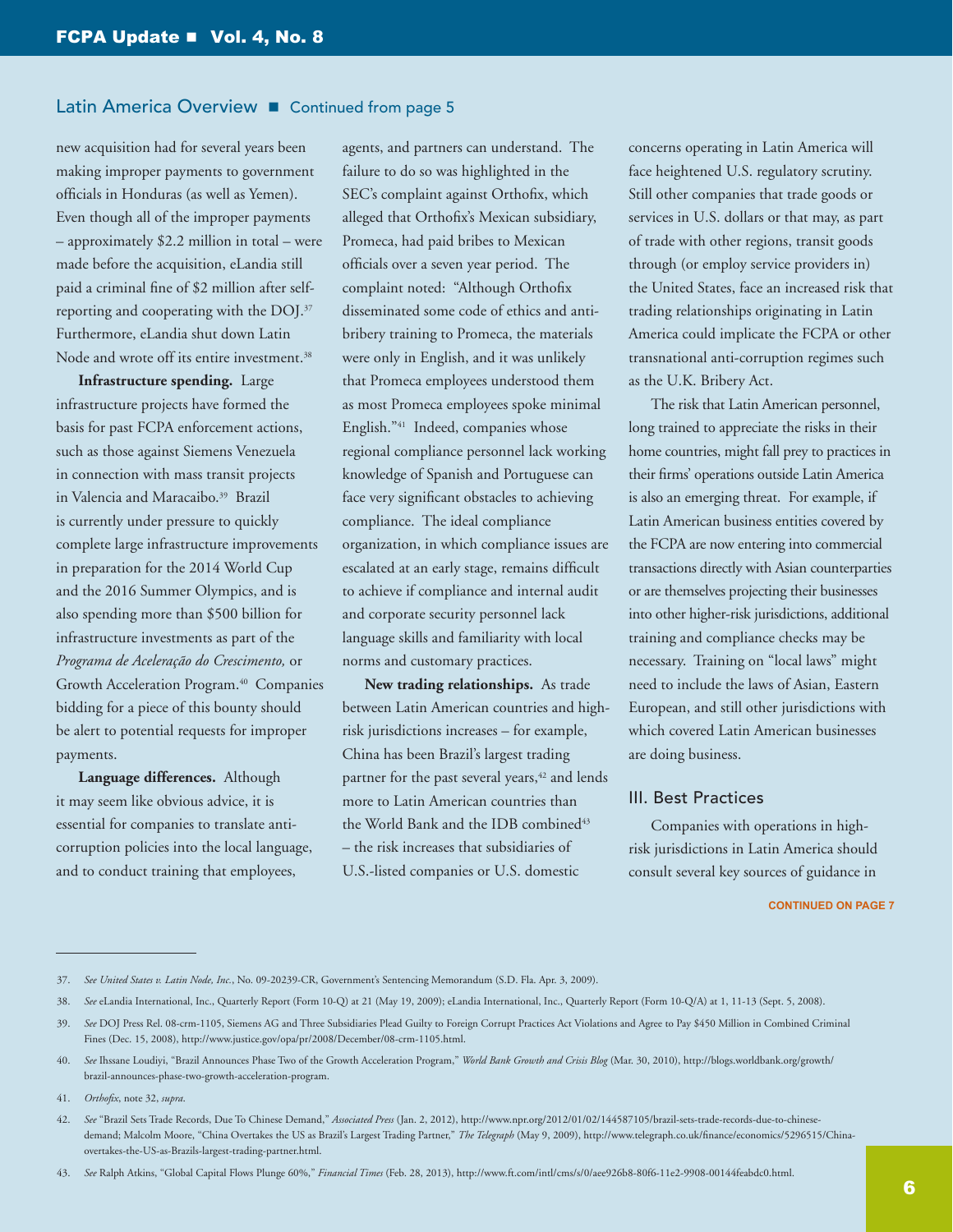developing or strengthening anti-bribery compliance and training programs. These include the following:

- DOJ and SEC's jointly-issued FCPA Guidance, formally known as "A Resource Guide to the U.S. Foreign Corrupt Practices Act,"44
- U.S. Sentencing Guidelines (specifically, section  $8B2.1$ ),  $45$
- U.K. Ministry of Justice guidance regarding the prevention of bribery by commercial organizations, 46
- OECD Guidelines for Multinational Enterprises, most recently updated in 2011,<sup>47</sup> and
- The Committee of Sponsoring Organizations of the Treadway Commission ("COSO") Integrated Framework, which is not specific to antibribery compliance, but which identifies five components of effective internal controls that are helpful in this context: control environment, risk assessment, control activities, information and communication, and monitoring.<sup>48</sup>

In particular, the long-awaited FCPA Guidance describes the following elements of an effective compliance program:

- 1. a commitment from senior management and a clear anti-corruption policy;
- 2. a concise, accessible code of conduct as well as "policies and procedures that

outline responsibilities for compliance within the company, detail proper internal controls, auditing practices, and documentation policies, and set forth disciplinary procedures;"

- 3. oversight responsibility vested with senior executives who have sufficient authority, autonomy and resources;
- 4. strong risk assessment and internal audit procedures;
- 5. periodic training and advice on FCPA compliance;
- 6. appropriate disciplinary procedures and positive incentives;
- 7. risk-based due diligence on third parties;
- 8. mechanisms for confidential reporting and efficient, reliable internal investigation;
- 9. periodic testing and review of compliance procedures; and
- 10. for mergers and acquisitions, thorough pre-acquisition due diligence and postacquisition integration.<sup>49</sup>

### IV. Conclusion

With the United States only barely emerging from its severe recession, the continuing economic crisis in the Eurozone, the rapidly emerging events in the Middle East following the "Arab Spring," and the dominance in business news of global trade issues between U.S. and European

countries and Asia (particularly China), one risk to global businesses in 2013 is that anti-corruption compliance efforts in Latin America might take a back seat to other priorities. As those who live in or regularly do business in the region can readily appreciate, Latin America's continued emergence as a center of global business activity requires a corresponding allocation of scarce compliance resources. If statistics, enforcement actions, and thirdparty evaluations of compliance risks are a guide, in-house compliance personnel at global and regional companies will need to work diligently to address the compliance challenges faced in the region.

# **Bruce E. Yannett Andrew M. Levine Dietmar W. Prager Noelle Duarte Grohmann**

*Bruce E. Yannett, Andrew M. Levine, and Dietmar W. Prager are partners and Noelle Duarte Grohmann is an associate in the firm's New York office. They are members of the Litigation Department and the White Collar Litigation Practice Group. The authors may be reached at [beyannett@debevoise.com,](mailto:beyannett%40debevoise.com?subject=) [amlevine@](mailto:amlevine%40debevoise.com?subject=) [debevoise.com,](mailto:amlevine%40debevoise.com?subject=) [dwprager@debevoise.com](mailto:dwprager%40debevoise.com?subject=), and [ndgrohmann@debevoise.com.](mailto:ndgrohmann%40debevoise.com?subject=) Full contact details for each author are available at [www.](www.debevoise.com) [debevoise.com](www.debevoise.com). The authors would like to thank associate Nicholas Folly for his research assistance.*

44. DOJ & SEC, "A Resource Guide to the U.S. Foreign Corrupt Practices Act" (Nov. 14, 2012), <http://www.sec.gov/spotlight/fcpa/fcpa-resource-guide.pdf>[hereinafter, "FCPA Resource Guide"].

<sup>45.</sup> U.S. Sentencing Commission, 2011 Federal Sentencing Guidelines Manual, §8B2.1 (effective Nov. 1, 2011), [http://www.ussc.gov/Guidelines/2011\\_Guidelines/Manual\\_](http://www.ussc.gov/Guidelines/2011_Guidelines/Manual_HTML/8b2_1.htm) [HTML/8b2\\_1.htm](http://www.ussc.gov/Guidelines/2011_Guidelines/Manual_HTML/8b2_1.htm).

<sup>46.</sup> Ministry of Justice, The Bribery Act 2010: Guidance (Mar. 30, 2011),<http://www.justice.gov.uk/downloads/legislation/bribery-act-2010-guidance.pdf>.; *see also* Lord Goldsmith QC, Karolos Seeger, Nicola C. Port, & Matthew H. Getz, "The U.K. Bribery Act 2010: Implementation and Guidance," *FCPA Update,* Vol. 2, No. 8 (March 2011), [http://www.debevoise.](http://www.debevoise.com/files/Publication/d263dadf-70e8-4bbd-b543-00fafbae8044/Presentation/PublicationAttachment/d375ac45-c0ac-461e-b512-30828ec23109/FCPAUpdateMarch2011.pdf) [com/files/Publication/d263dadf-70e8-4bbd-b543-00fafbae8044/Presentation/PublicationAttachment/d375ac45-c0ac-461e-b512-30828ec23109/FCPAUpdateMarch2011.pdf.](http://www.debevoise.com/files/Publication/d263dadf-70e8-4bbd-b543-00fafbae8044/Presentation/PublicationAttachment/d375ac45-c0ac-461e-b512-30828ec23109/FCPAUpdateMarch2011.pdf)

<sup>47.</sup> Organization of Economic Cooperation and Development, "OECD Guidelines for Multinational Enterprises, 2011 Edition" (May 25, 2011), [http://www.oecd.org/daf/](http://www.oecd.org/daf/internationalinvestment/guidelinesformultinationalenterprises/oecdguidelinesformultinationalenterprises.htm) [internationalinvestment/guidelinesformultinationalenterprises/oecdguidelinesformultinationalenterprises.htm](http://www.oecd.org/daf/internationalinvestment/guidelinesformultinationalenterprises/oecdguidelinesformultinationalenterprises.htm).

<sup>48.</sup> Committee of Sponsoring Organizations of the Treadway Commission, "Internal Control – Integrated Framework (Executive Summary)," [http://www.coso.org/documents/](http://www.coso.org/documents/Internal%2520Control-Integrated%2520Framework.pdf) [Internal%20Control-Integrated%20Framework.pdf](http://www.coso.org/documents/Internal%2520Control-Integrated%2520Framework.pdf).

<sup>49.</sup> FCPA Resource Guide at 56-63.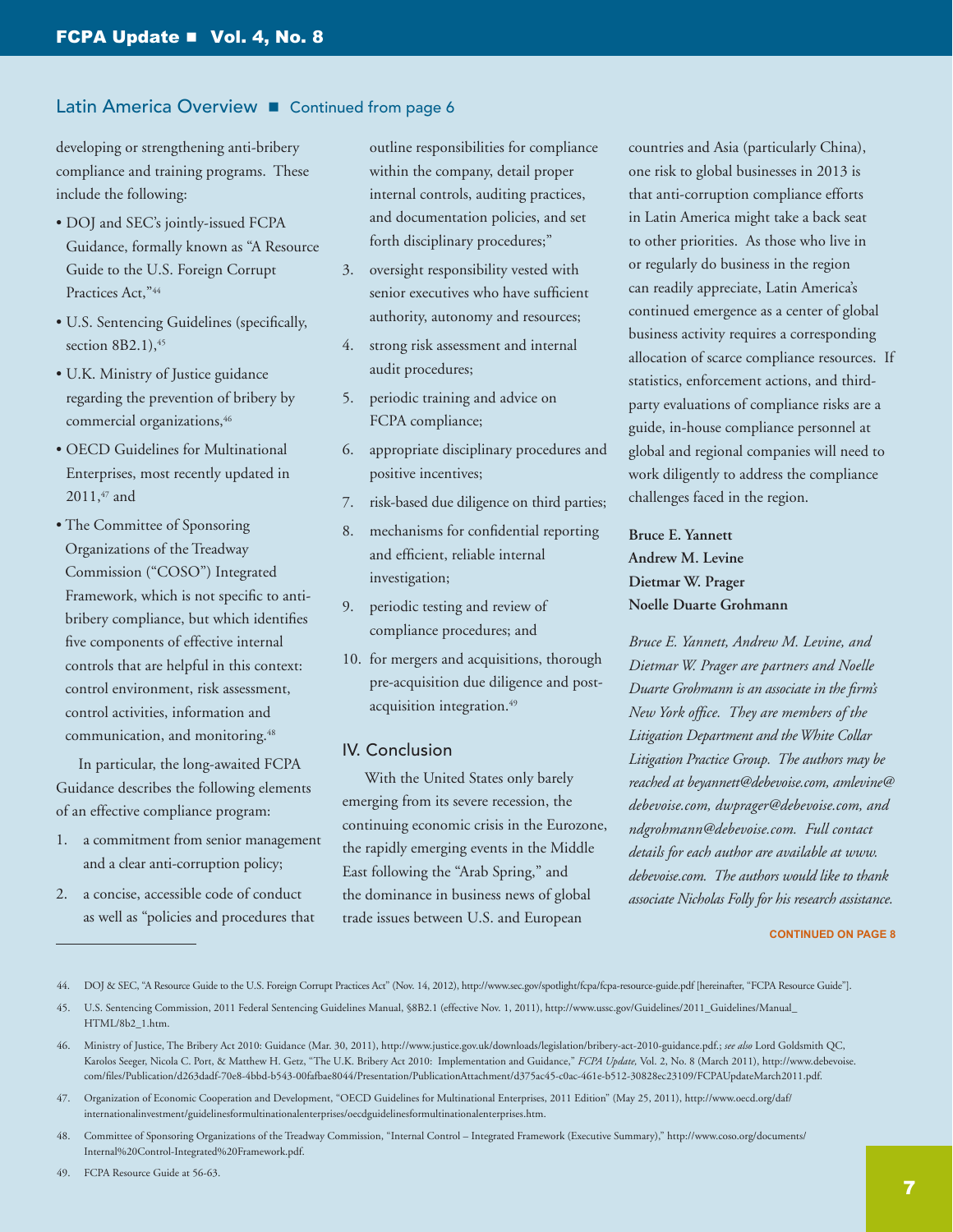# Appendix 1: Resolved Corporate FCPA Enforcement Actions 2005 to the Present Involving Latin American Countries/Territories

| Company                                                             | Year | <b>DOJ/SEC</b> | <b>Lat Am Countries/Territories</b> |
|---------------------------------------------------------------------|------|----------------|-------------------------------------|
| Oil States International, Inc.                                      | 2006 | <b>SEC</b>     | Venezuela                           |
| Tyco International Ltd.                                             | 2006 | <b>SEC</b>     | <b>Brazil</b>                       |
| Paradigm, B.V.                                                      | 2007 | <b>DOI</b>     | Mexico                              |
| Siemens AG                                                          | 2008 | Both           | Venezuela, Argentina, Mexico        |
| Willbros Group, Inc.                                                | 2008 | Both           | Ecuador, Bolivia                    |
| Control Components Inc.                                             | 2009 | <b>DOI</b>     | <b>Brazil</b>                       |
| Helmerich & Payne, Inc.                                             | 2009 | <b>Both</b>    | Venezuela, Argentina                |
| Latin Node, Inc.                                                    | 2009 | <b>DOI</b>     | Honduras                            |
| Nature's Sunshine Products, Inc.                                    | 2009 | <b>SEC</b>     | <b>Brazil</b>                       |
| ABB Ltd.                                                            | 2010 | Both           | Mexico                              |
| Alcatel-Lucent S.A.                                                 | 2010 | Both           | Costa Rica, Honduras                |
| Pride International, Inc.                                           | 2010 | Both           | Mexico, Venezuela                   |
| Aon Corp.                                                           | 2011 | <b>Both</b>    | Costa Rica                          |
| <b>Ball Corporation</b>                                             | 2011 | <b>SEC</b>     | Argentina                           |
| Bridgestone Corp.                                                   | 2011 | <b>DOI</b>     | Mexico                              |
| Tyson Foods, Inc.                                                   | 2011 | Both           | Mexico                              |
| Biomet, Inc.                                                        | 2012 | Both           | Brazil, Argentina                   |
| Eli Lilly and Company                                               | 2012 | <b>SEC</b>     | <b>Brazil</b>                       |
| Lufthansa Technik AG / BizJet International Sales and Support, Inc. | 2012 | <b>DOI</b>     | Panama, Mexico                      |
| Orthofix International NV                                           | 2012 | Both           | Mexico                              |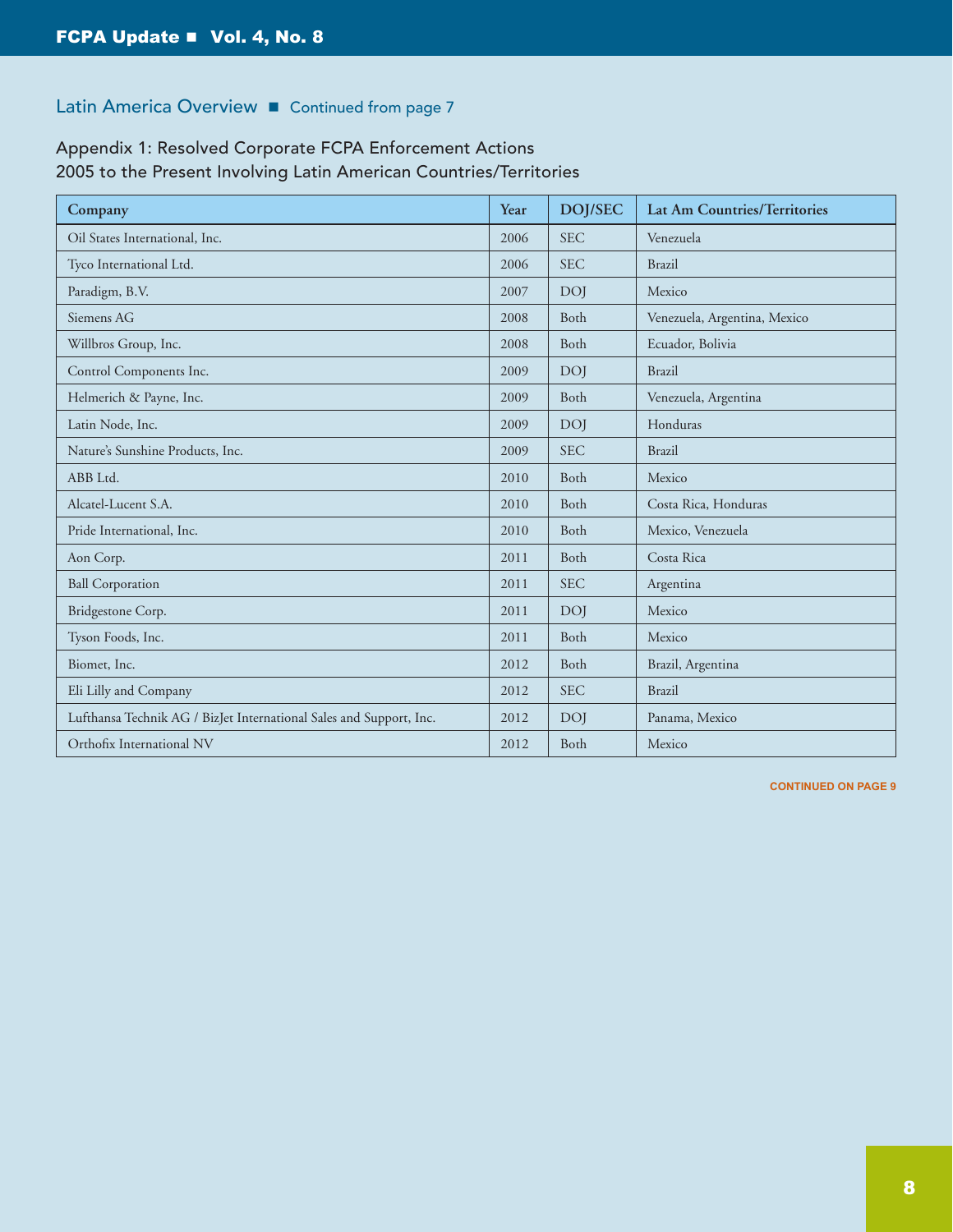# Appendix 2: Resolved or Pending Individual FCPA Enforcement Actions 2005 to the Present Involving Latin American Countries/Territories

| <b>Associated Corporate Entity</b>                  | Individuals                                                                                                                                                                                                                                 | Year Initiated                                       | <b>Disposition/Status</b>                                                                                                  | <b>DOJ/SEC</b>                                                                         | Countries                                           |
|-----------------------------------------------------|---------------------------------------------------------------------------------------------------------------------------------------------------------------------------------------------------------------------------------------------|------------------------------------------------------|----------------------------------------------------------------------------------------------------------------------------|----------------------------------------------------------------------------------------|-----------------------------------------------------|
| ABB Ltd.                                            | Ali Hozhabri                                                                                                                                                                                                                                | 2008                                                 | Plea                                                                                                                       | Both                                                                                   | Brazil, Paraguay                                    |
|                                                     | John Joseph O'Shea<br>Fernando Basurto, Jr                                                                                                                                                                                                  | 2009                                                 | Acquittal<br>Plea                                                                                                          | <b>DOI</b>                                                                             | Mexico                                              |
| Alcatel CIT                                         | Christian Sapsizian                                                                                                                                                                                                                         | 2006                                                 | Plea                                                                                                                       | <b>DOI</b>                                                                             | Costa Rica                                          |
| Bridgestone Corp.                                   | Misao Hioki                                                                                                                                                                                                                                 | 2008                                                 | Plea                                                                                                                       | <b>DOI</b>                                                                             | Argentina, Brazil,<br>Ecuador, Mexico,<br>Venezuela |
| Control Components Inc.                             | Mario Covino                                                                                                                                                                                                                                | 2008                                                 | Plea                                                                                                                       | <b>DOJ</b>                                                                             | <b>Brazil</b>                                       |
| Haiti Teleco                                        | Jean Rene Duperval<br>Joel Esquenazi<br>Carlos Rodriguez<br>Robert Antoine<br>Juan Diaz<br>Patrick Joseph<br><b>Jean Fourcand</b><br>Antonio Perez<br>Marguerite Grandison<br>Amadeus Richers<br>Washington Vasconez Cruz<br>Cecilia Zurita | 2009                                                 | Conviction<br>Conviction<br>Conviction<br>Plea<br>Plea<br>Plea<br>Plea<br>Plea<br>Ongoing<br>Ongoing<br>Ongoing<br>Ongoing | <b>DOI</b>                                                                             | Haiti                                               |
| Latin Node, Inc.                                    | <b>Manuel Caceres</b><br>Jorge Granados<br>Manuel Salvoch<br>Juan Pablo Vasquez                                                                                                                                                             | 2010                                                 | Plea (all)                                                                                                                 | <b>DO</b>                                                                              | Honduras                                            |
| Lindsey Manufacturing Company                       | Keith Lindsey<br>Steve Lee<br>Angela Aguilar<br>Enrique Aguilar Noriega                                                                                                                                                                     | 2010                                                 | Dismissal<br>Dismissal<br>Dismissal<br>Fugitive (extradition halted)                                                       | <b>DOI</b>                                                                             | Mexico                                              |
| Nature's Sunshine Products, Inc.                    | Douglas Faggioli<br>Craig D. Huff                                                                                                                                                                                                           | 2009                                                 | Civil penalty, Injunction<br>Civil penalty, Injunction                                                                     | <b>SEC</b>                                                                             | <b>Brazil</b>                                       |
| Ports Engineering<br><b>Consultants Corporation</b> | John W. Warwick<br>Charles Jumet                                                                                                                                                                                                            | 2009                                                 | Plea<br>Plea                                                                                                               | <b>DOJ</b>                                                                             | Panama                                              |
| Pride International, Inc.                           | <b>Bobby Benton</b><br><b>Joe Summers</b>                                                                                                                                                                                                   | 2009<br>2010                                         | Civil penalty, Injunction<br>Civil penalty, Injunction                                                                     | <b>SEC</b>                                                                             | Mexico,<br>Venezuela                                |
| Siemens AG                                          | Bernd Regendantz<br>Uriel Sharef<br>Herbert Steffen<br>Andres Truppel<br><b>Ulrich Bock</b><br>Stephan Signer<br>Eberhard Reichert<br>Carlos Sergi<br>Miguel Czysch                                                                         | 2011                                                 | Civil penalty<br>Ongoing<br>SEC dismissed; DOJ ongoing<br>Ongoing<br>Ongoing<br>Ongoing<br>Ongoing<br>Ongoing<br>Ongoing   | <b>SEC</b><br>Both<br>Both<br>Both<br>Both<br>Both<br><b>DOJ</b><br>Both<br><b>DOI</b> | Argentina                                           |
| Willbros Group, Inc.                                | Jim Bob Brown<br>Jason Steph<br>Paul G. Novak<br>James K. Tillery<br>Gerald Janses<br>Lloyd Biggers<br>Carlos Galvez                                                                                                                        | 2006<br>2007<br>2008<br>2008<br>2008<br>2008<br>2008 | Plea<br>Plea<br>Ongoing (fugitive)<br>Plea<br>Civil penalty<br>Civil penalty<br>Civil penalty                              | Both<br><b>DOJ</b><br><b>DOI</b><br>Both<br><b>SEC</b><br><b>SEC</b><br><b>SEC</b>     | Ecuador                                             |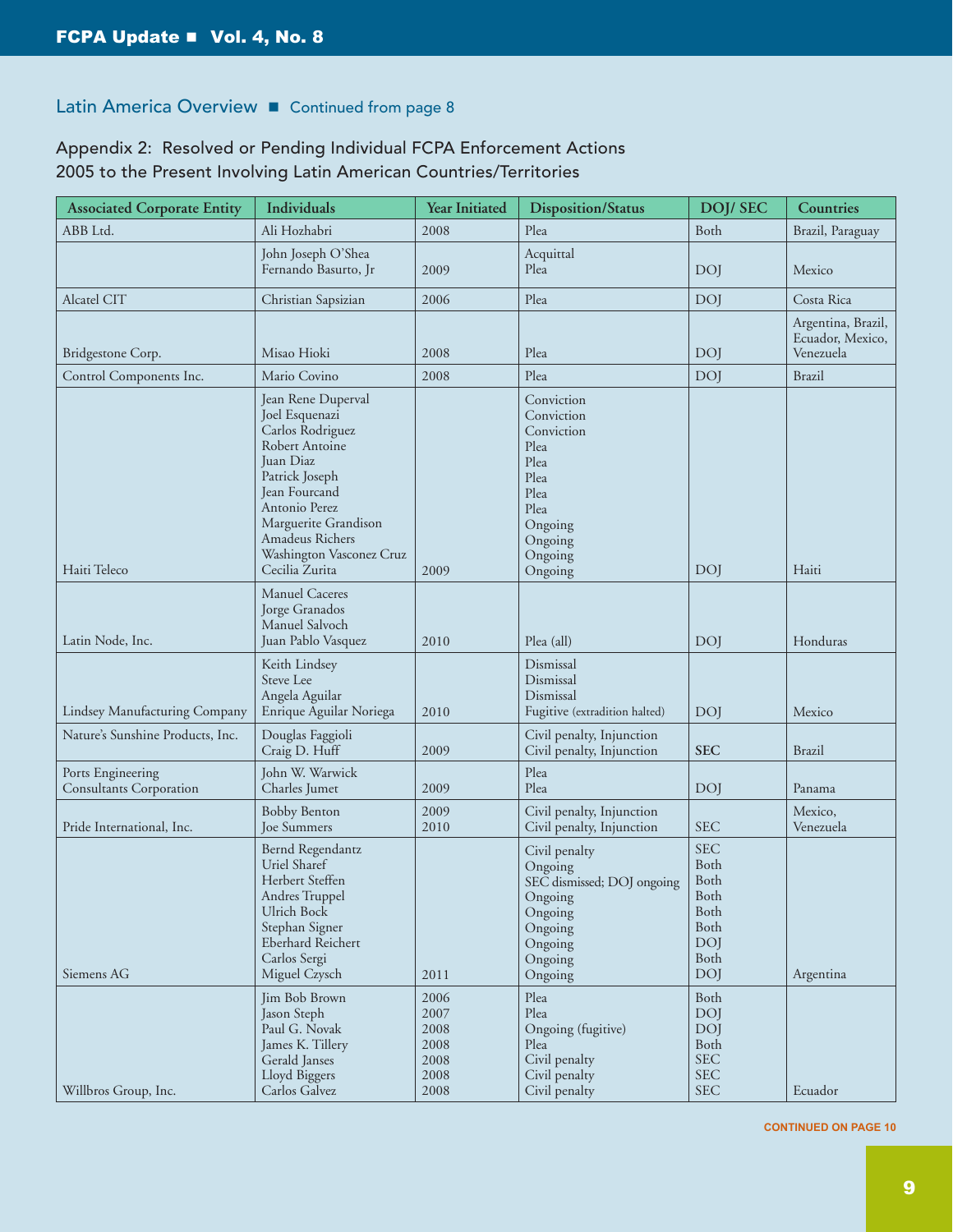Appendix 3: SEC Disclosures Regarding FCPA Investigations Involving Latin American Countries/Territories

| Company                | Disclosure Date(s)          | <b>Lat Am Countries/</b><br><b>Territories</b> |  |
|------------------------|-----------------------------|------------------------------------------------|--|
| GlaxoSmithKline plc    | 20-F filed Mar. 13, 2012    | Argentina; Brazil                              |  |
| Grifols, S.A.          | F-4 filed Aug. 10, 2010     | <b>Brazil</b>                                  |  |
|                        | 20-F filed Mar. 29, 2012    |                                                |  |
| <b>IDT</b> Corporation | 10-K filed on Oct. 14, 2004 | Haiti                                          |  |
|                        | 10-K filed on Oct. 14, 2005 |                                                |  |
|                        | 10-K filed on Oct. 14, 2008 |                                                |  |
|                        | 10-Q filed on June 11, 2012 |                                                |  |
|                        | 10-K filed Oct. 15, 2012    |                                                |  |
|                        | 10-Q filed Dec. 10, 2012    |                                                |  |
| Wal-Mart Stores, Inc.  | 8-K filed May 17, 2012      | Mexico                                         |  |
|                        | 10-Q filed June 1, 2012     |                                                |  |
|                        | 8-K filed Nov. 15, 2012     |                                                |  |
|                        | 10-Q filed Dec. 4, 2012     |                                                |  |
| Zimmer Holdings, Inc.  | 8-K filed Oct. 12, 2007     | South America                                  |  |
|                        | 10-Q filed Nov. 9, 2007     | (countries not specified)                      |  |
|                        | 10-Q filed May 3, 2012      |                                                |  |

Appendix 4: Latin American Countries That Have Adopted the OAS Convention

| Signatory          | <b>Year Entered</b><br>into Force |
|--------------------|-----------------------------------|
| Argentina          | 1997                              |
| <b>Belize</b>      | 2002                              |
| <b>Bolivia</b>     | 1997                              |
| <b>Brazil</b>      | 2002                              |
| Chile              | 1998                              |
| Colombia           | 1996                              |
| Costa Rica         | 1997                              |
| Dominican Republic | 1999                              |
| Ecuador            | 1997                              |
| El Salvador        | 1999                              |
| Guatemala          | 2001                              |
| Haiti              | 2004                              |
| Honduras           | 1998                              |
| Mexico             | 1997                              |
| Nicaragua          | 1999                              |
| Panama             | 1998                              |
| Paraguay           | 1997                              |
| Peru               | 1997                              |
| Uruguay            | 1998                              |
| Venezuela          | 1997                              |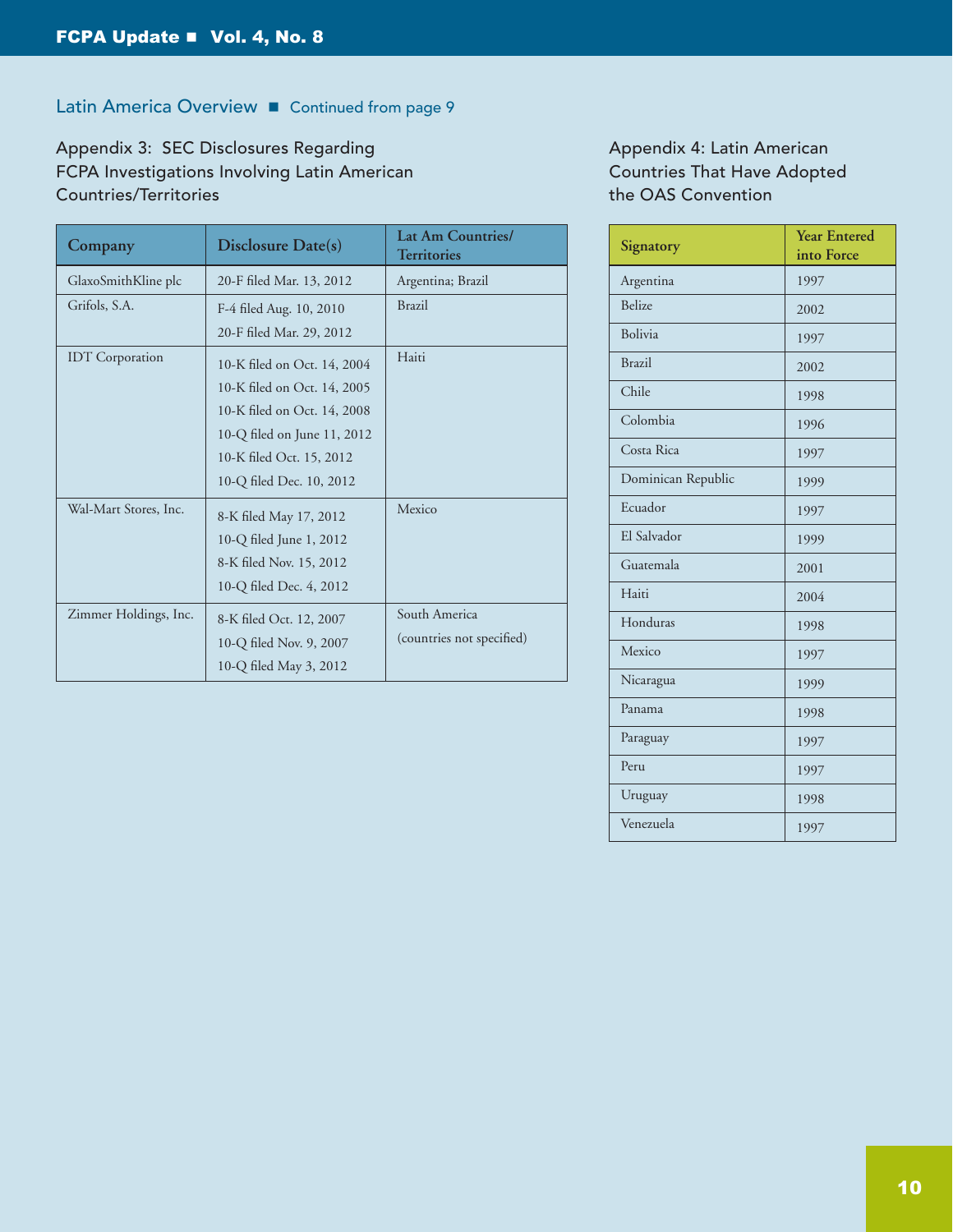# <span id="page-10-0"></span>Anti-Corruption Enforcement and Policies in Brazil: Changing Times Bring a Host of Developments

Although Brazilian anti-corruption law traces back in time more than 175 years, the ruling by the Brazilian Supreme Court on one of the most publicized corruption related cases in the country's history – the *Mensalão* or "big monthly allowance" matter,<sup>1</sup> made 2012 one of the most relevant years in recent Brazilian anti-corruption enforcement history.

Throughout the second half of 2012, the Brazilian Supreme Court practically stopped all other business to rule on the *Mensalão* case. The case involved 38 defendants, among whom were high ranking public officials, including members of Congress and the former Chief of staff of President Luiz Inácio Lula da Silva.<sup>2</sup> As a result of the Court's deliberations, most of the defendants were convicted of criminal acts including corruption and money laundering.

Although the *Mensalão* case has not necessarily created new concepts or a new legal framework in the Brazilian system – acts of corruption have been criminalized in the Brazilian Criminal Code since 1830<sup>3</sup> – it has brought to light changes that were already in motion in Brazil's anti-corruption enforcement policies.

This is certainly a time of change in Brazil. The upcoming World Cup and

Olympic games have brought the world's attention to the Brazilian market. New investments are entering the country, bringing with them new models of doing business and a new business culture. In addition, for the past several years, Brazilian authorities have indicated a shift in their anti-corruption enforcement, investigational and prosecutorial efforts from a focus on the corrupted public official to the role of the private party who corrupts.

# I. Current Brazilian Legal Framework

Under the current Brazilian legal framework, those involved with acts of corruption may face criminal, civil and administrative sanctions. If the accused is a legal entity, however, only civil and administrative proceedings and sanctions may be brought. Under Brazilian law legal entities do not have criminal liability.<sup>4</sup>

In general, under criminal law, civil law and administrative rules, any payment (or anything of value) offered to a public official with the intent that he or she conduct, omit or delay an official act, is illegal, regardless of value or entitlement to the action at issue. Therefore, there is no facilitating payments exception under Brazilian law.

Currently, there are no legal provisions specifically directed at anti-corruption compliance efforts and related topics – that is, there is no analogue to the internal controls requirements of the FCPA or the "adequate procedures" defense to the U.K. Bribery Act 2010 ("UKBA") "corporate offense." As will be further discussed in this article, there is currently a bill making its way through Brazil's Congress that would include such legal provisions in the Brazilian system.

In addition, Brazilian law does not punish private or commercial corruption/ bribery. In order for a corruption-related offense (criminal, civil or administrative) to take place, there must be the involvement of a Government institution or official.

Nevertheless, the Brazilian legal framework adopts a broad concept of "public official" for purposes of applicable criminal, civil and administrative laws.

Although the definition of public official may vary in accordance with the applicable law, in general anyone who, even if transitorily or without remuneration, works for any level, branch or agency of government, or for any company or entity owned by the government is considered a public official.5 The definition of public official also extends to anyone who works

<sup>1.</sup> Brazilian Supreme Court Criminal Case at n. 470.

<sup>2.</sup> Luiz Inácio Lula da Silva was the President of Brazil at the time of the alleged criminal acts.

<sup>3.</sup> Código Criminal do Império: articles 130, 131, 132, 133, [http://www.planalto.gov.br/ccivil\\_03/leis/lim/lim-16-12-1830.htm](http://www.planalto.gov.br/ccivil_03/leis/lim/lim-16-12-1830.htm) [Portuguese].

<sup>4.</sup> In general, under Brazilian law legal entities do not have criminal liability and therefore cannot face criminal charges. Nevertheless, administrators, employees and representatives of legal entities may be held individually criminally liable for acts of corruption/bribery involving the legal entity.

<sup>5.</sup> For criminal purposes, for instance, Article 327 of the Brazilian Criminal Code defines a public official as "anyone who, even if transitorily or without remuneration, holds a public post, employment or function." As for civil matters, the Administrative Improbity Law (Law n. 8492/1992) considers a public official anyone who holds, "even if transitorily or without remuneration, upon election, nomination, designation, hiring or any other means of endowment a mandate, post, employment or function." Finally, the Brazilian law on public contracts and biddings (Law 8666/93), defines public officials as "anyone who holds, even if transitorily or without remuneration, a public function or employment," as well as "anyone who holds a post, employment or function in parastatal entities, as well as in foundations, public companies and mixed economy companies, and other entities that are, directly or indirectly, controlled by the Public Administration."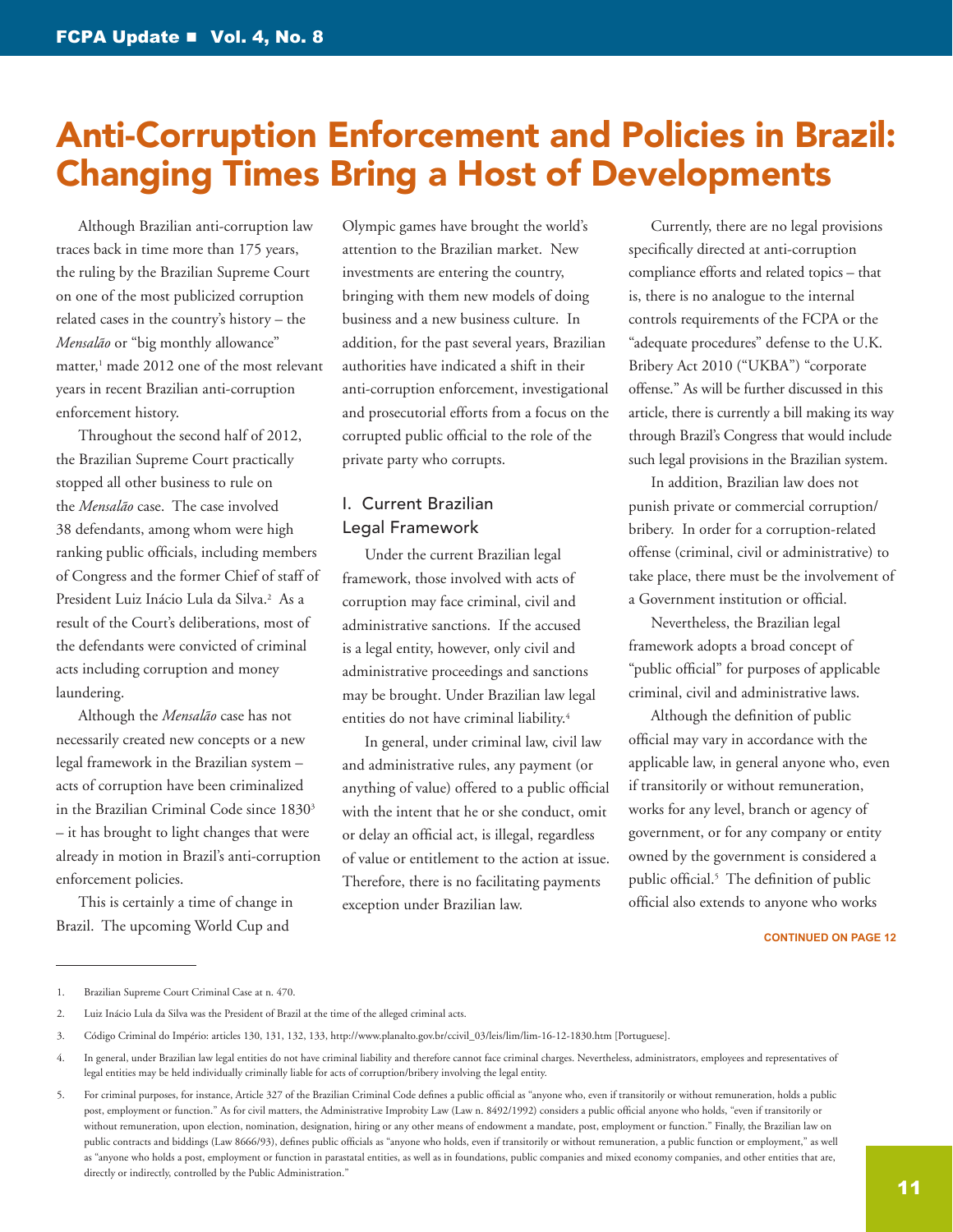# Anti-Corruption Enforcement and Policies in Brazil **n** Continued from page 11

for a private company that is hired to provide a public service.<sup>6</sup>

## **Corruption Related Criminal Offenses**

Criminal offences are generally defined in the Brazilian legal framework through specific laws or directly under Criminal

"[An] undue advantage does not actually have to be provided or received, as the simple request of an undue advantage by a public official or the offer and promise of such advantage to a public official is enough for the crime of corruption to occur."

Code. For anti-corruption purposes, the most relevant offenses are defined in the Criminal Code.7

The corruption offenses are mainly trafficking in influence, active corruption, passive corruption and corruption involving foreign public administrations.

In general terms, the offense of trafficking influence, defined in Article 332 of the Criminal Code, prohibits anyone from requesting or obtaining any advantage (similar to the concept of anything of value as will be discussed in further details under the "active corruption" analysis) in exchange for influencing an act of a public official, regardless of whether the public official himself or herself knows of such undue advantage or receives an undue advantage.<sup>8</sup>

The penalties applicable to those who are found guilty of trafficking of influence are two to five years imprisonment plus fines.<sup>9</sup>

Passive and active corruption, defined in articles 317 and 333 of the Brazilian Criminal Code, clearly define as crimes the payment of bribes to public officials and the receipt of bribes by such public officials. As shown below, the terms of such articles are even broader.

Article 317 of the Brazilian Criminal Code defines passive corruption as:

*"Art. 317 – To request or receive, for oneself or for another, directly or indirectly, even if outside or prior to assuming the function, but for reason of such function, undue advantage, or to accept as promise of such advantage."*

The crime of active corruption, committed by the private party, is in turn defined under article 33 of the Criminal Code as:

# *"Art. 333 - To offer or promise an undue advantage to a public official, for him to conduct, omit or delay an official act."*

Therefore, the crime of corruption in Brazil is not limited to the payment of bribes, but rather the offer or conferral of any undue advantage. This is similar to the FCPA's concept of offers of "anything of value" – in other words, anything that is valuable to the public official receiving the proffered advantage or an offer of same.

As noted, the undue advantage does not actually have to be provided or received, as the simple request of an undue advantage by a public official or the offer and promise of such advantage to a public official is enough for the crime of corruption to occur.

The penalties for those who are found guilty of active corruption consist of two to twelve years in jail plus fines.<sup>10</sup>

The Brazilian Criminal Code, in accordance with the OECD Convention on Combating Bribery of Foreign Public Officials in International Business Transactions ("OECD Anti-Bribery Convention"),<sup>11</sup>

#### **CONTINUED ON PAGE 13**

9. Article 332 of the Brazilian Criminal Code

<sup>6.</sup> Article 327 of the Brazilian Criminal Code further states that "anyone who holds a post, employment or function in a parastatal entity, and who works for companies that have been contracted to render services or to execute activities that are typical of the Public administration" are also considered to be public officials.

<sup>7.</sup> The Brazilian anti-money laundering law, Law 9.613/1998, has also been relevant in anti-corruption enforcement efforts in Brazil. Originally the anti-money laundering law established a list of specific predicate offences, among which crimes against national and foreign public administrations were included. Many corruption cases therefore often include money laundering allegations. In 2012, the money laundering law was modified, revoking the specific list of predicate offences. Currently, any criminal offence can be a predicate to money laundering.

<sup>8.</sup> The crime of trafficking influence is defined in Article 332 of the Criminal Code as "to request, demand, collect or obtain for oneself or for another, promise of advantage or benefit, under the pretext of influencing an act committed by a public official in the exercise of his function."

<sup>10.</sup> Article 333 of the Brazilian Criminal Code.

<sup>11.</sup> Organization of Economic Cooperation and Development, "Convention on Combating Bribery of Foreign Public Officials in International Business Transactions: Status of Ratification" (Nov. 20, 2012), [http://www.oecd.org/document/20/0,3343,en\\_2649\\_34859\\_2017813\\_1\\_1\\_1\\_1,00.html](http://www.oecd.org/document/20/0%2C3343%2Cen_2649_34859_2017813_1_1_1_1%2C00.html). Brazil ratified the Convention on August 24, 2000. *Id.*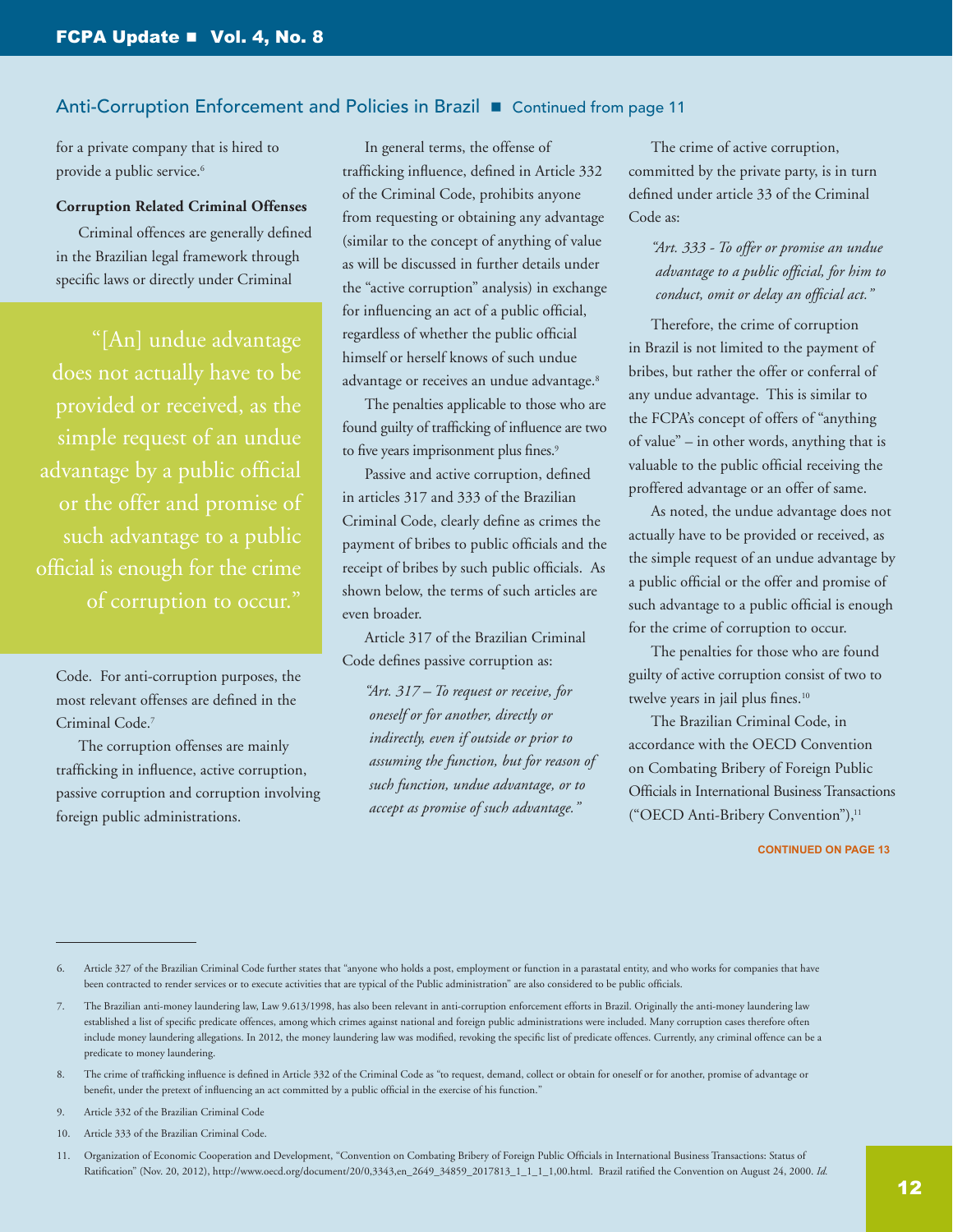## Anti-Corruption Enforcement and Policies in Brazil **E** Continued from page 12

also establishes the liability for acts of corruption/bribery against foreign public officials and institutions.

Active corruption in international commercial transactions (article 337- B) is defined as "directly or indirectly promis[ing], offer[ing] or giv[ing] an undue advantage to a foreign public agent, or to a third party, in order to influence him to practice, omit or delay an official act related to an international commercial transaction."

Those who are found guilty of active corruption in international commercial transactions are subjected to one to eight years imprisonment plus fines.12

In addition, the Criminal Code also establishes the crime of trafficking in influence in international commercial transactions, defined by article 337-C as "request[ing], demand[ing], collect[ing] or obtain[ing] for oneself or for another, promise of advantage or benefit, under the pretext of influencing an act committed by a foreign public official in the exercise of his function related to an international commercial transaction."

The penalties applied to those found guilty of this criminal offense are two to five years imprisonment plus fines.<sup>13</sup>

# **Corruption Related Civil and Administrative Offences**

One of the most relevant civil laws in Brazil for anticorruption purposes is Federal law n. 8429 of July 2, 1992 on administrative improbity. Because this law is of a civil nature with civil sanctions, it may be applied to individuals and legal entities.

The administrative improbity law seeks the punishment of the illicit enrichment of public officials and of damages caused to the public coffers, as well as the restitution, to the public administration, of such damages. It is applicable to anyone who induces or contributes for the act of improbity, or who in any way directly or indirectly benefits from such act.14 Therefore, even if the illicit enrichment is of the public agent, the private party that aids in such enrichment is also liable under the terms of the law.

Federal law n. 8666 of June 21, 1993, known as the "procurements" law is also relevant in the Brazilian anticorruption efforts. The law establishes the rules applicable for public procurement procedures and for public contracts.<sup>15</sup> This law is amorphous in the sense that it applies both civil and criminal penalties, not necessarily specifying when one or the other should be imposed, and establishes rules for administrative procedures.

## II. Enforcement Efforts in Brazil

As previously stated, the ruling of the *Mensalão* case was perhaps the most emblematic law enforcement event in current Brazilian history.

The case involved alleged crimes by government officials, private banks and companies in an alleged scheme to buy political support for the proposals presented by the Executive Power. Most of the 38 defendants in the case were convicted for active and passive corruption and money laundering, among other charges.<sup>16</sup>

Although changes in the Brazilian enforcement efforts have become more apparent through the ruling on the *Mensalão* case, those observing actions by the prosecution, police authorities and the courts, even prior to the *Mensalão* case, may have discerned that change in anticorruption enforcement was already taking place due to two main factors: (i) change of the focus of the Brazilian authorities from the corrupted to the corruptor and (ii) external/foreign factors.

The Brazilian police authorities have substantially improved their investigation techniques, adopting technological advancements and working closely with police authorities of other countries in combined efforts to exchange experiences and collaborate in transnational cases. In addition, increasing investigative operations against private parties and entities are demonstrating a rising focus by the investigative authorities on the role of the private parties who are involved in corrupting or paying bribes to public officials. Private parties are increasingly being questioned about their relations with public officials and their role in corruption schemes.

Another important factor underlying the enforcement changes in Brazil comes from abroad. Foreign companies subject to laws such as the FCPA and the UKBA that are coming into Brazil through mergers or joint ventures are seeking conformity by the Brazilian companies with the terms of such foreign anti-corruption laws. On the other hand, Brazilian companies that do business abroad are finding themselves subject to the

<sup>12.</sup> Article 337-B of the Brazilian Criminal Code.

<sup>13.</sup> Article 337-C of the Brazilian Criminal Code.

<sup>14.</sup> Brazilian Federal Law n. 8429, Article 3 (June 2, 1992), [http://www.planalto.gov.br/ccivil\\_03/Leis/L8429.htm](http://www.planalto.gov.br/ccivil_03/Leis/L8429.htm) [Portuguese].

<sup>15.</sup> Brazilian Federal Law n. 8666 (June 21, 1993), [http://www.planalto.gov.br/ccivil\\_03/Leis/L8666cons.htm](http://www.planalto.gov.br/ccivil_03/Leis/L8666cons.htm) [Portuguese].

<sup>16.</sup> Brazilian Supreme Court Criminal Case at n. 470. The ruling by the Supreme Court was broadcast live. However, the official sentence has not yet been published in the official gazette.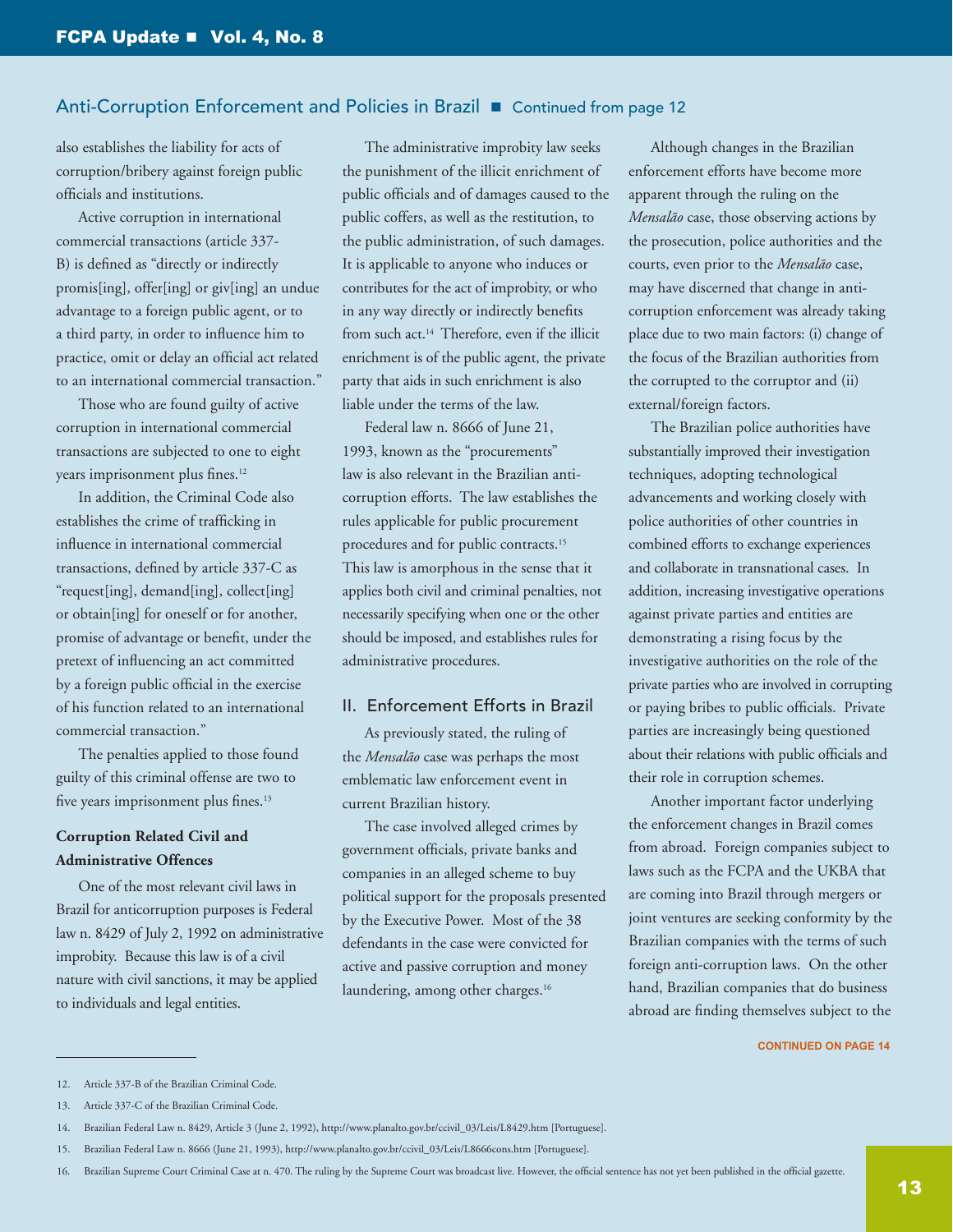# Anti-Corruption Enforcement and Policies in Brazil **E** Continued from page 13

jurisdiction of the foreign authorities such as the U.S. Department of Justice and the U.S. Securities and Exchange Commission. In order to participate and compete in world markets, and at the same time mitigate the risks of international business transactions, many companies in Brazil are seeking to adopt compliance standards adopted abroad under laws such as the FCPA and the UKBA.

# III. Future Trends in Brazilian Compliance

The adoption and implementation of compliance programs by companies doing business in Brazil is significantly driven by obligations under non-Brazilian legal regimes. Currently, there is no applicable law in Brazil or formal understanding by the Brazilian authorities that directly mandates the standards that should apply to compliance programs at private enterprises.

However, as signatory to the OECD Convention, Brazil has agreed to adopt all internal laws required to comply with the Convention, and to peer review regarding its compliance efforts.

Brazil has been questioned by the OECD regarding its approach towards the liability of legal entities in the Brazilian system. The Convention establishes that "each Party shall take such measures as may be necessary, in accordance with its legal principles, to establish the liability of legal persons for the bribery of a foreign public official."17 As previously stated, under Brazilian law legal entities do not have criminal liability. In the past, the Brazilian authorities have interpreted the Convention

to provide each signatory the discretion to establish the limits of such liability, within their internal legal framework.18

However, faced with its international obligations, the competent Brazilian authorities have presented to Congress a bill (Legislative Bill No. 6826/2010), through

> "In order to participate and compete in world markets, … many companies in Brazil are seeking to adopt compliance standards adopted abroad under laws such as the FCPA and the UKBA."

which civil and administrative liability of legal entities specifically for practices related to acts of corruption against both national and foreign public administrations is imposed. Note that the bill does not impose criminal liability of legal entities as it would be incompatible with the current legal framework.19

The bill also incorporates new principles of compliance into the Brazilian legal system. It specifically establishes reporting and compliance measures that must be considered by the competent authorities when applying penalties against legal entities. Under the bill, the establishment

and enforcement of compliance programs would be formally introduced in Brazilian law as affirmative defenses in civil and administrative proceedings to what otherwise might be liability for acts related to corruption in which companies may be involved.

Although at this point it is difficult to predict when the bill will be passed into law, pressure coming from Brazil's international obligations, especially under the OECD Anti-Bribery Convention, is likely to be a driving force in Congress.

## IV. Conclusion

Changes in Brazilian enforcement and policies are new and many times subtle. Such changes can often go unnoticed by those who are not carefully observing. In light of a growing enforcement environment, however, the risks related to improper business practices that may have been more widely tolerated in the past are undoubtedly rising in Brazil. Those who are doing business in Brazil need to take heed, and should look to the future and to the current signs of transformation when considering their compliance efforts.

# **Antenor Madruga Ana Maria Belotto**

*Antenor Madruga is a partner and Ana Maria Belotto is a consultant on foreign law at the Brasília office of the law firm of Barbosa, Müssnich & Aragão. They may be reached at [ant@bmalaw.com.br](mailto:ant%40bmalaw.com.br?subject=) and [asb@bmalaw.com.br](mailto:asb%40bmalaw.com.br?subject=).*

<sup>17.</sup> Organization of Economic Cooperation and Development, Convention on Combating Bribery of Foreign Public Officials in International Business Transactions, Art. 2 (Nov. 21, 1997), [http://www.oecd.org/daf/anti-bribery/oecdantibriberyconvention.htm.](http://www.oecd.org/daf/anti-bribery/oecdantibriberyconvention.htm)

<sup>18.</sup> *See* OECD Directorate for Financial and Enterprise Affairs, "Brazil: Phase 1 Review of Implementation of the Convention and 1997 Recommendation" at 10 (Aug. 31, 2004), [http://](http://www.oecd.org/corruption/anti-bribery/anti-briberyconvention/33742137.pdf) [www.oecd.org/corruption/anti-bribery/anti-briberyconvention/33742137.pdf.](http://www.oecd.org/corruption/anti-bribery/anti-briberyconvention/33742137.pdf)

<sup>19.</sup> As previously mentioned, under Brazilian Law legal entities are not criminally liable. The only exception is for environmental crimes.